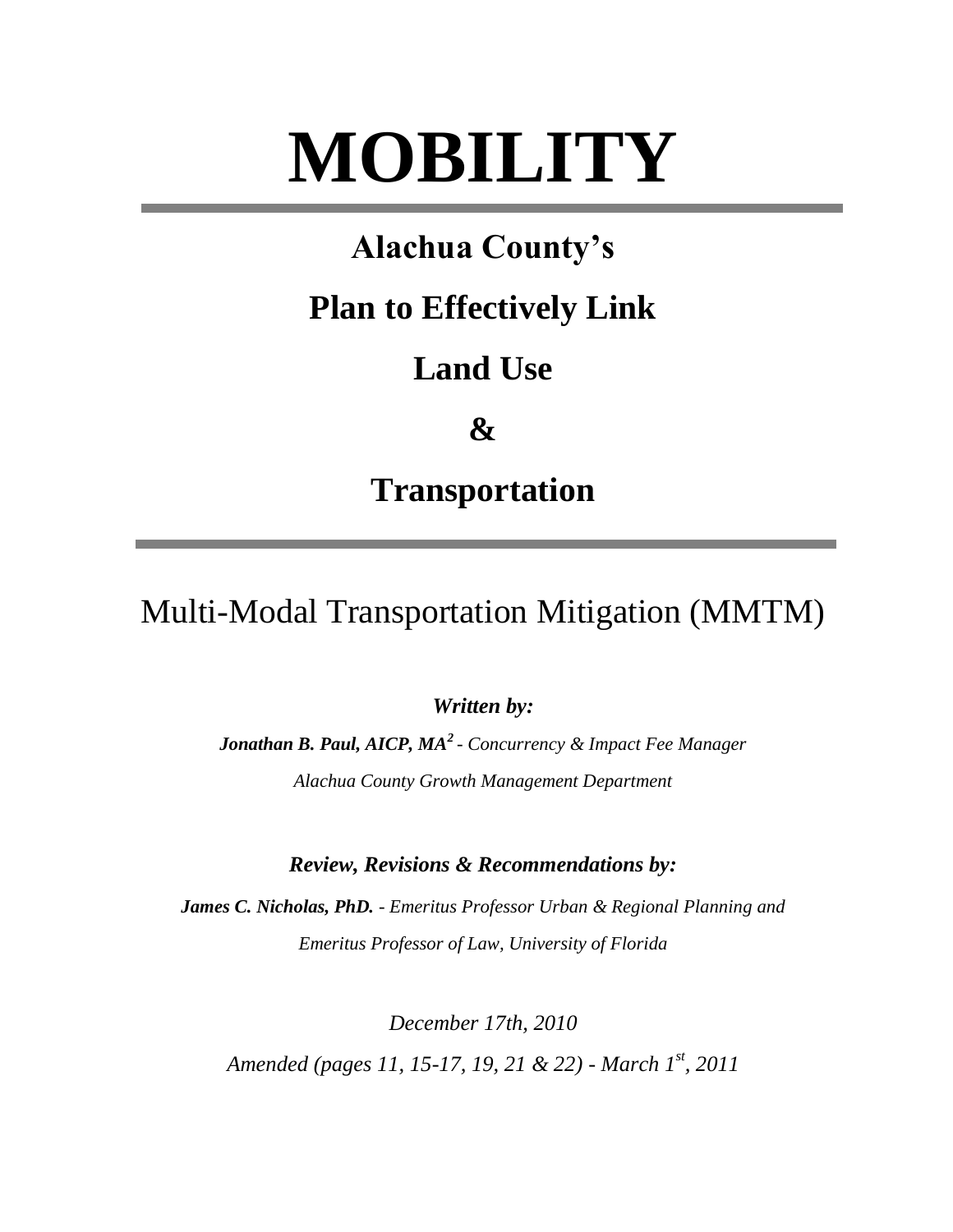The Florida Legislature adopted the Community Renewal Act during the 2009 legislative session as part of Senate Bill 360. A principal component of the Community Renewal Act was the recognition that the current state mandated transportation concurrency process is complex, inequitable and results in a land use pattern and transportation system that is not sustainable.

Additionally, concurrency often is in conflict with the attainment of growth management goals to promote compact, mixed-use communities where individuals have mobility options.

The Legislature, during the 2009 legislative session, reaffirmed through Florida Statute 163.3180 the ability of local governments to require a development to mitigate its transportation impact. The legislation expressly recognized the home rule power of local governments to adopt ordinances that required mitigation. The legislation provides local governments the opportunity to develop innovative programs within urban areas that promote mobility by walking, biking, driving and riding transit. The Legislature, through SB 1752 adopted in the 2010 session, reauthorized provisions of the existing law related to transportation concurrency exceptions adopted as part of SB 360 during the 2009

Chapter 2009-96, Laws of Florida, Community Renewal Act Section 13. (1)(a) The Legislature finds that the existing transportation concurrency system has not adequately addressed the transportation needs of this state in an effective, predictable, and equitable manner and is not producing a sustainable transportation system for the state. The Legislature finds that the current system is complex, inequitable, lacks uniformity among jurisdictions, is too focused on roadways to the detriment of desired land use patterns and transportation alternatives, and frequently prevents the attainment of important growth management goals.

(b) The Legislature determines that the state shall evaluate and consider the implementation of a mobility fee to replace the existing transportation concurrency system. The mobility fee should be designed to provide for mobility needs, ensure that development provides mitigation for its impacts on the transportation system in approximate proportionality to those impacts, fairly distribute the fee among the governmental entities responsible for maintaining the impacted roadways, and promote compact, mixed-use, and energy-efficient development.

(2) The state land planning agency and the Department of Transportation shall continue their respective current mobility fee studies and develop and submit to the President of the Senate and the Speaker of the House of Representatives, no later than December 1, 2009, a final joint report on the mobility fee methodology study, complete with recommended legislation and a plan to implement the mobility fee as a replacement for the existing local government adopted and implemented transportation concurrency management systems. The final joint report shall also contain, but is not limited to, an economic analysis of implementation of the mobility fee, activities necessary to implement the fee, and potential costs and benefits at the state and local levels and to the private sector.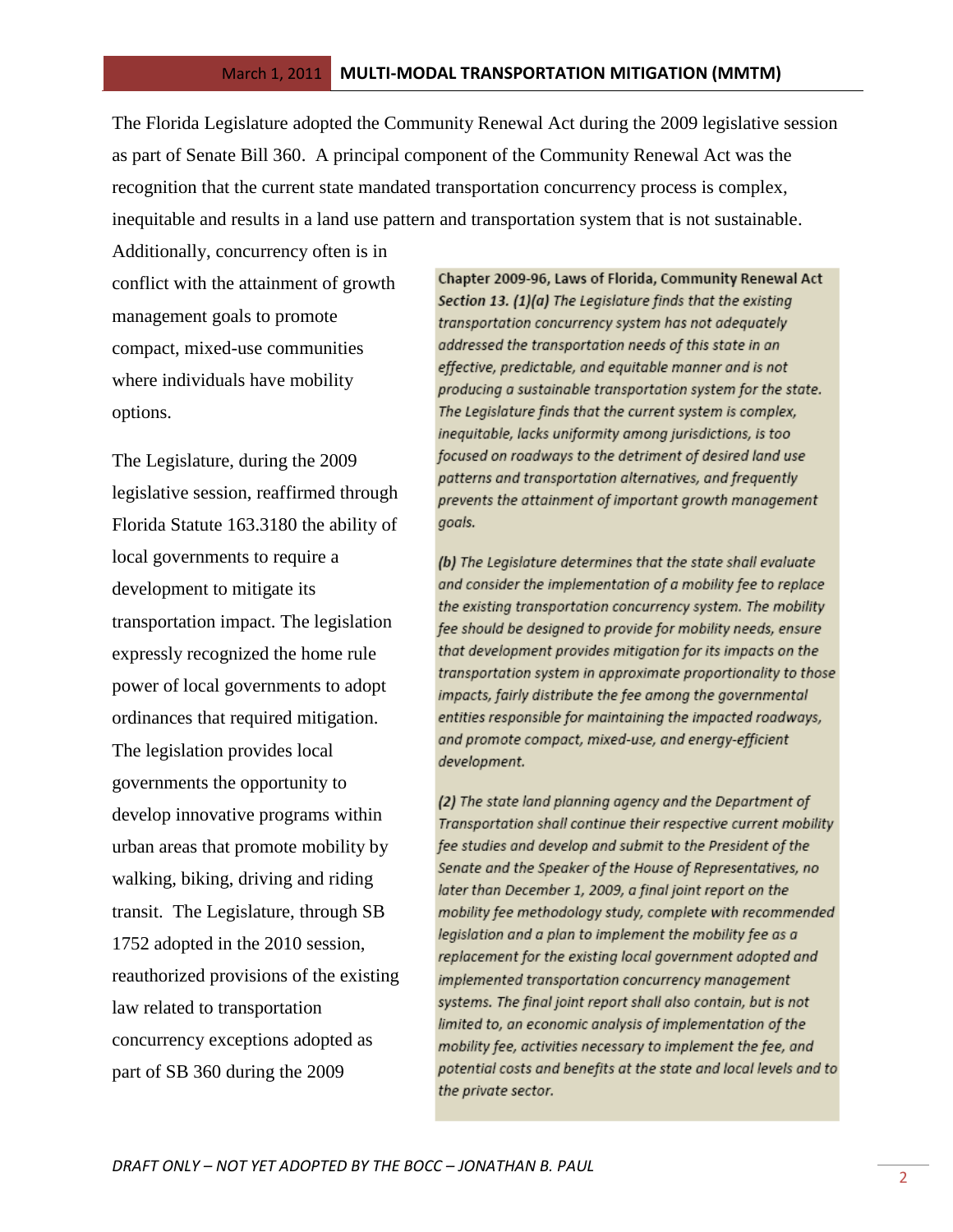legislative session. The following is an excerpt from Laws of Florida Chapter 2010-147:

*Section 47. (1) The Legislature hereby reauthorizes:*

*(c) Any amendment to a local comprehensive plan adopted pursuant to s. 163.3184, Florida Statutes, as amended by chapter 2009-96, Laws of Florida, and in effect pursuant to s. 163.3189, Florida Statutes, which authorizes and implements a transportation concurrency exception area pursuant to s.163.3180, Florida Statutes, as amended by chapter 2009-96, Laws of Florida.*

*(2) Subsection (1) is intended to be remedial in nature and to reenact provisions of existing law. This section shall apply retroactively to all actions specified in subsection (1) and therefore to any such actions lawfully undertaken in accordance with chapter 2009-96, Laws of Florida.*

The legislation proposed the evaluation of a Mobility Fee as an alternative to the existing transportation system. The intent of the Mobility Fee was to promote mobility by multiple modes of transportation and to provide a means for a development to mitigate its transportation impact and address its concurrency obligations through payment of a one-time fee. The Mobility Fee was also designed to promote compact, mixed-use and energy efficient developments such as Traditional Neighborhood Developments (TND) and Transit Oriented Developments.

The Department of Community Affairs (DCA) and the Department of Transportation (FDOT) were directed by the Legislature to evaluate a Mobility Fee and issue a joint report to the Legislature by December 1, 2009. DCA and FDOT contracted with the Center for Urban Transportation Research (CUTR) at the University of South Florida to further develop the mobility fee concept. Alachua County was chosen by DCA to serve as a case study for CUTR to develop a Mobility Fee based on Vehicular Miles of Travel

#### **Mobility Fee Working Concept**

The working concept for a mobility fee applies the modified impact fee approach. The methodology for the modified impact fee consists of six steps: **STEP 1: Determine institutional structure** STEP 2: Develop mobility plan **STEP 3: Estimate target funding level STEP 4: Estimate VMT growth** STEP 5: Establish the mobility fee rate **STEP 6: Apply mobility fee** An optional mechanism is also suggested to fund localized mobility needs and transit operating expenses.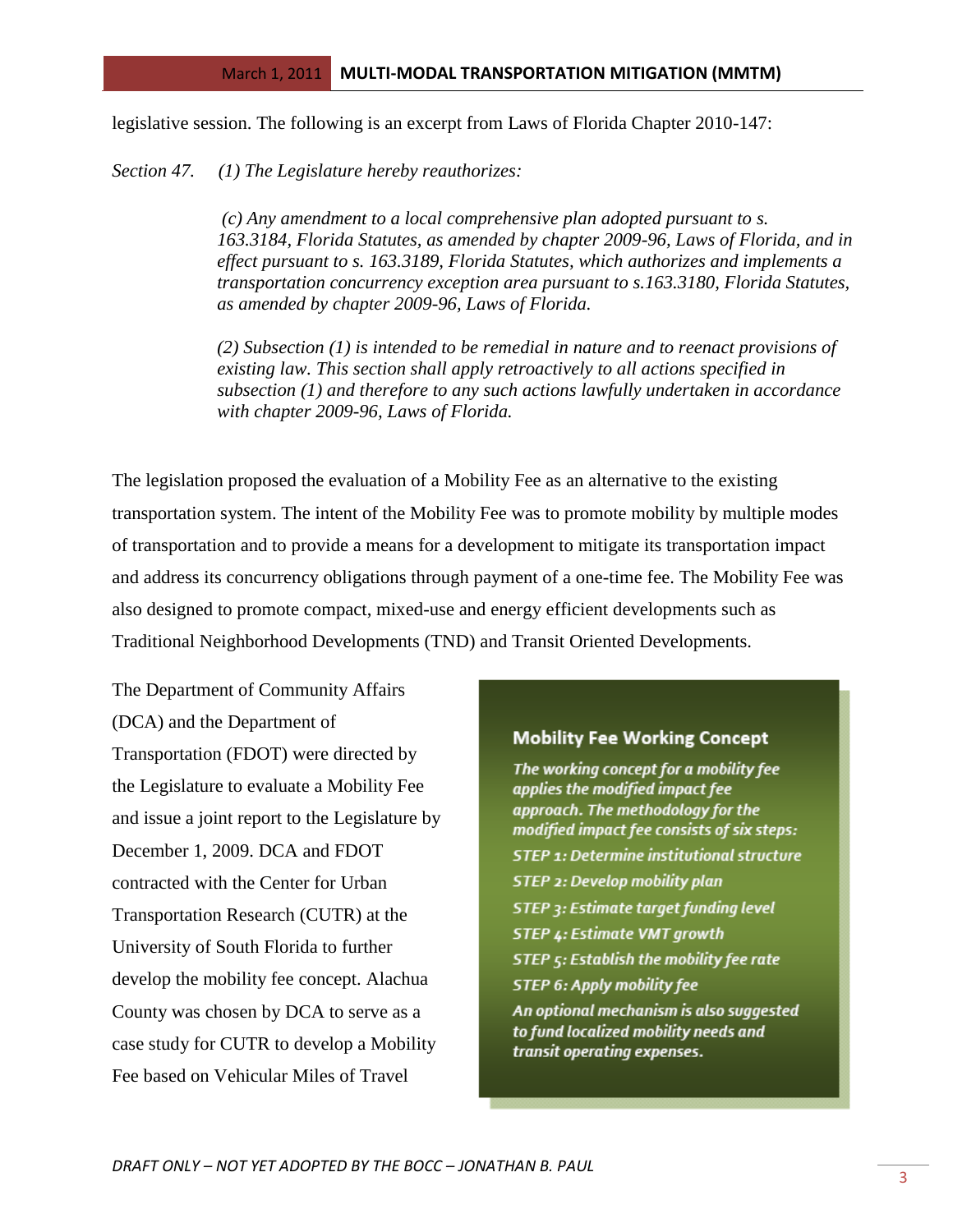(VMT). The Mobility Fee was evaluated on a countywide basis and utilized transportation projects from the Long Range Transportation Plan and Alachua County Comprehensive Plan. Alachua County was chosen as the case study for two principal reasons. The County had already commenced on the development of Comprehensive Plan policies to promote compact, mixed-use development interconnected by a multi-modal transportation system. In addition, the County had already adopted a Transportation Impact Fee that included reduced fees for Traditional Neighborhood Developments (TND) in recognition that TND have less of an impact on the transportation system and promote mobility by means other than sole reliance upon the motor vehicle.

The basis for a Mobility Fee is the development of a Mobility Plan that establishes land use and transportation policies that promote compact, mixed-use developments and a transportation system that focuses on the provision of mobility by multiple modes of travel. The mobility projects identified in the Mobility Plan could include new and widened roadways, sidewalks, bike lanes, trails, rail, dedicated transit lanes and transit facilities and buses. The Mobility Plan could also include transit operations.

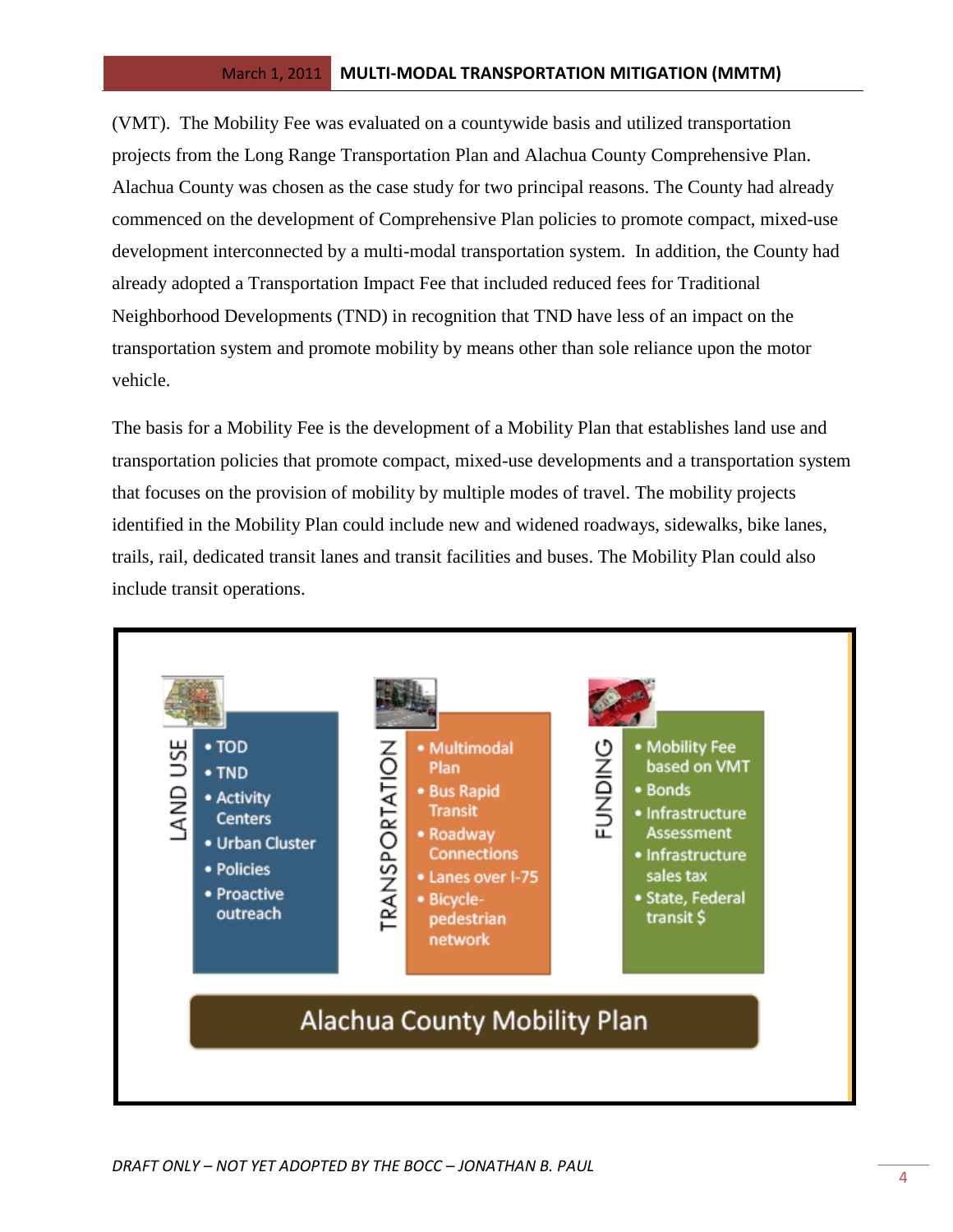The type of mobility projects and the preferred land use pattern for each Mobility Plan will vary community to community. Urban areas may focus on transit, bicycle and pedestrian projects and Transit Oriented Developments (TOD) whereas suburban communities may focus on an interconnected roadway system and Traditional Neighborhood Developments (TND).

The costs to provide mobility and determine a target funding level are based upon the projects identified in the Mobility Plan. The estimated Vehicle Miles of Travel (VMT) growth is based on Alachua County's Comprehensive Plan, Long Range Transportation Plan and Mobility Plan. The mobility fee rate is determined by dividing the target funding level for the Mobility Plan by the projected growth in VMT. The result is then multiplied by the transportation impact (trip generation, trip length, pass-by, etc) of a particular land use. The DCA and FDOT presented a report to the legislature by the date required by the Community Renewal Act. *The Florida Legislature did not take any further action on the Mobility Fee during the 2010 legislative session.*  The Department of Community Affairs, Florida Department of Transportation and the Center for

Urban Transportation Research produced the following three documents that details the elements involved in development of a Mobility Fee:

- (1) Florida Mobility Fee Study, June 2009
- (2) Evaluation of the Mobility Fee Concept, November 2009
- (3) Joint Report on the Mobility Fee Methodology Study, December 2009

# **PRINCIPLE 5**

**REDUCE VEHICLE MILES OF TRAVEL AND PER CAPITA GREEN HOUSE GAS EMISSIONS THROUGH PROVISION OF MOBILITY WITHIN COMPACT, MIXED-USE, INTERCONNECTED DEVELOPMENTS THAT PROMOTE WALKING AND BICYCLING, ALLOW FOR THE INTERNAL CAPTURE OF VEHICULAR TRIPS AND PROVIDE THE DENSITIES AND INTENSITIES NEEDED TO SUPPORT TRANSIT.** 

# **ALACHUA COUNTY'S MOBILITY PLAN**

The Alachua County Mobility Plan has been adopted by the Board of County Commissioners and became effective on March  $12<sup>th</sup>$ , 2010. The Mobility Plan established multi-modal supportive land uses through the creation of policies that allowed for private entities to design Traditional Neighborhood Developments (TND) and Transit Oriented Developments (TOD) by right within the Urban Cluster. The Mobility Plan established LOS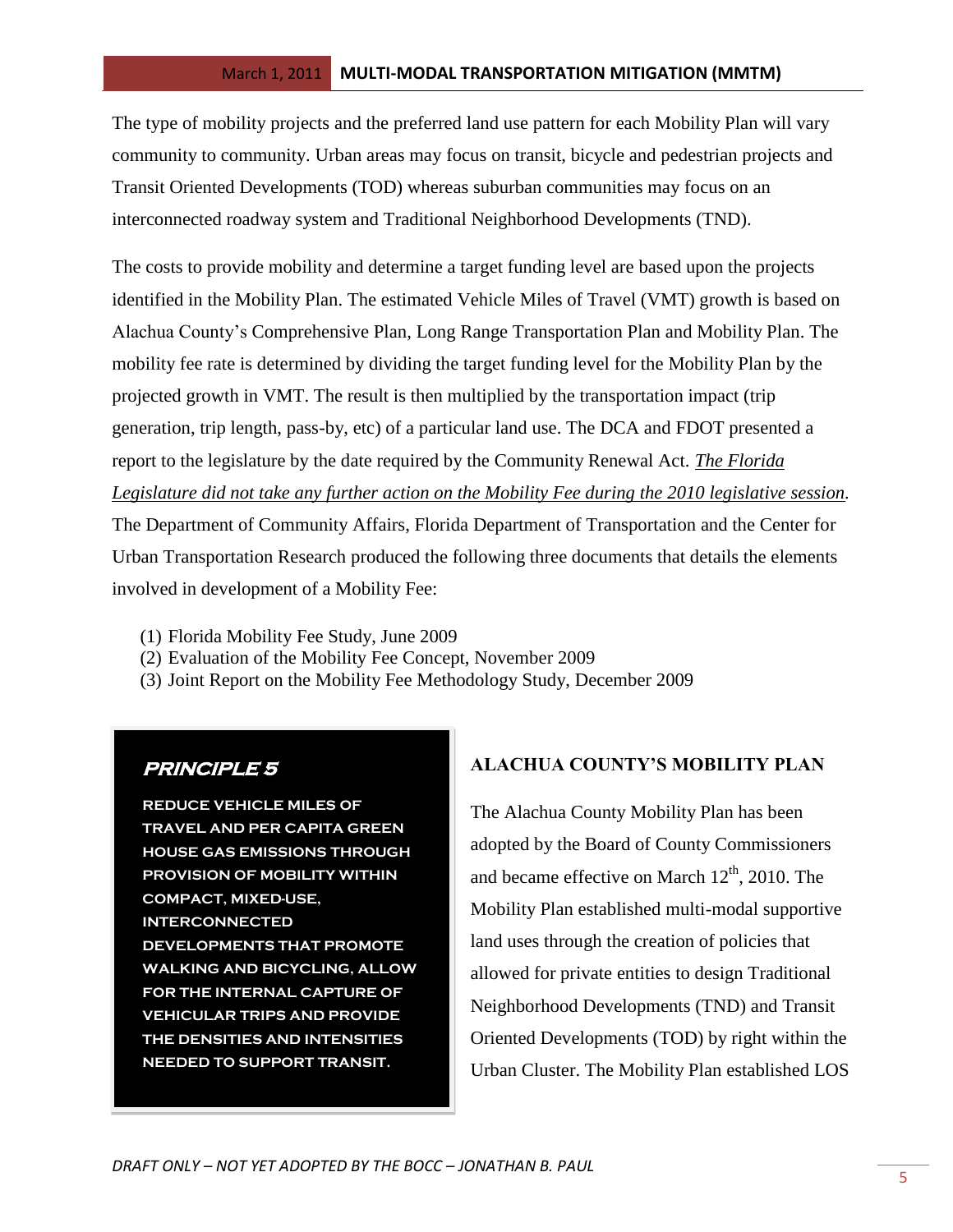standards for pedestrians, bicyclists, transit and motor vehicles and identified the multi-modal infrastructure and transit service needed to provide mobility within the Urban Cluster. Further, the Plan projected a cost for the necessary multi-modal infrastructure and transit service. The Mobility Plan has been incorporated into the following elements of the Alachua County Comprehensive Plan:

- (1) Future Land Use Element
- (2) Transportation Mobility Element
- (3) Capital Improvements Element

To address current statutory transportation concurrency requirements, the Mobility Plan has been developed to be consistent with the exceptions and alternatives to transportation concurrency and the provisions for multi-modal transportation districts in Florida Statute 163.3180. *A principal element of the Mobility Plan is to allow private development to mitigate its transportation impacts and receive concurrency approval through multi-modal transportation mitigation.* The Transportation Mobility Element establishes the general parameters for development of the multi-

# **Principle 4**

**PROVIDE AN ALTERNATIVE TO CONVENTIONAL TRANSPORTATION CONCURRENCY WITHIN THE URBAN CLUSTER THAT RECOGNIZES THAT CONGESTION IS ACCEPTED IN GROWING URBAN AREAS, SO LONG AS VIABLE ALTERNATIVE MODES OF TRANSPORTATION ARE PROVIDED THAT SERVE TRAVEL DEMAND ALONG CONGESTED CORRIDORS.** 

**CONGESTION ALONG SOME ROADWAYS IS THE TRADEOFF BETWEEN ADDING ROADWAY CAPACITY ON CONGESTED CORRIDORS AND DEVELOPING AN INTERCONNECTED NETWORK OF ROADWAYS, BICYCLE AND PEDESTRIAN FACILITIES AND DEDICATED TRANSIT LANES SERVED BY EFFICIENT TRANSIT.**

modal transportation mitigation program.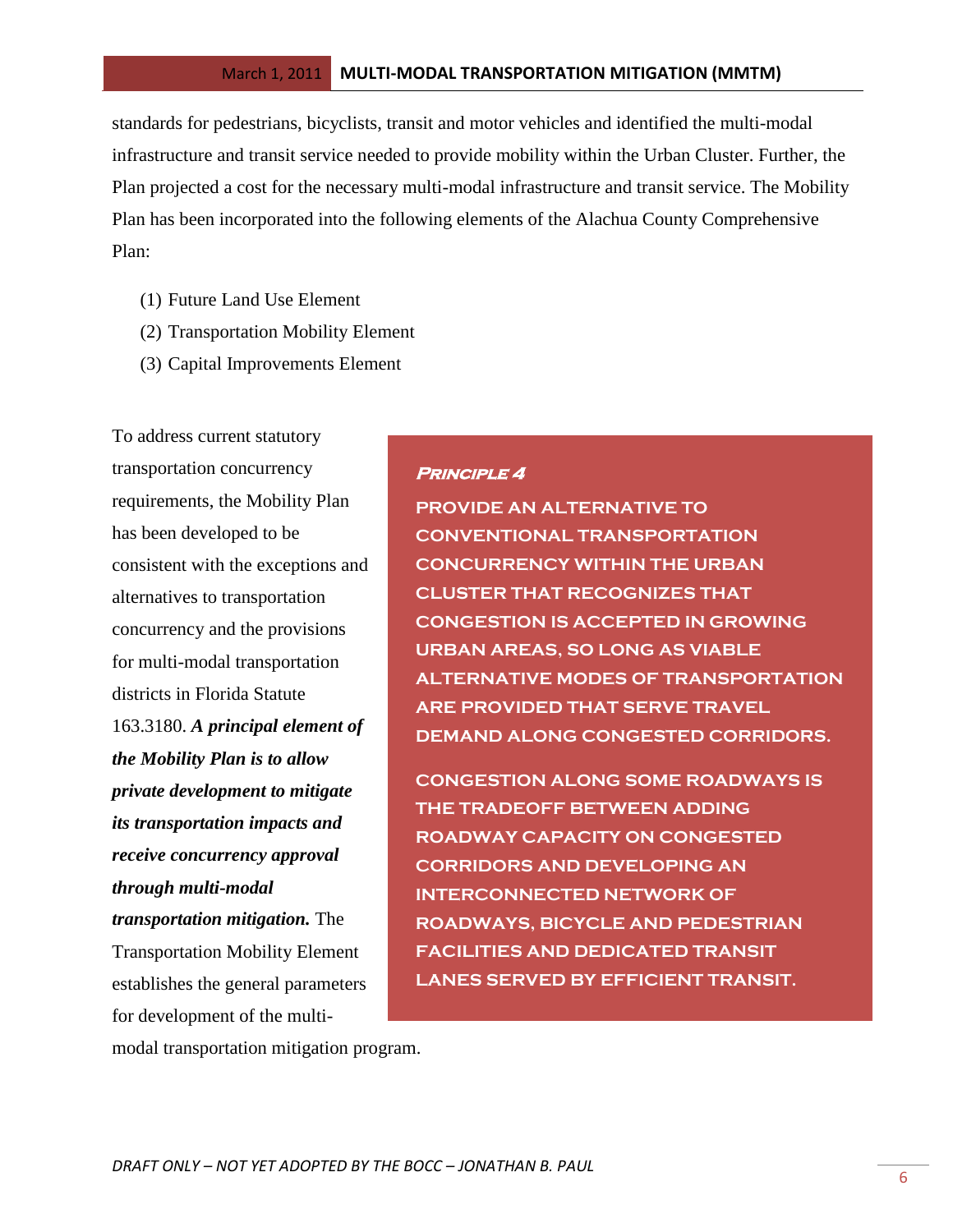Through adoption of the Mobility Plan the Alachua County Board of County Commissioners elected to adopt land use and transportation strategies that promote compact, mixed-use, energy efficient developments that provide mobility options via bicycling, walking, riding transit and driving a motor vehicle. In addition, the Mobility Plan focuses on the development of a gridded roadway network and increased connectivity between developments that allows the County to evaluate the level of service (LOS) on major roadway on an area-wide basis as opposed to an individualized segment-by-segment LOS determination. Level of Service (LOS) standards for pedestrians, bicyclist, transit and motor vehicles are established in the Transportation Mobility Element. The Mobility Plan identifies the necessary multi-modal projects needed by 2030 to achieve the adopted LOS standards. Levels of Service (LOS) standards have been established for pedestrians, bicyclists, transit, and motor vehicles. The multi-modal infrastructure projects and transit service identified in the Mobility Plan Capital Improvements Element utilized the following capacities to address projected needs within the Urban Cluster by 2030 and address the adopted LOS standards.

|                                                                                                                                                                        | Level of<br><b>Service</b> | <b>Standard of Measure</b>                                      |  |  |
|------------------------------------------------------------------------------------------------------------------------------------------------------------------------|----------------------------|-----------------------------------------------------------------|--|--|
| Pedestrian                                                                                                                                                             | B                          | Based on Presence of a pedestrian facility - 950 daily capacity |  |  |
| <b>Bicycle</b>                                                                                                                                                         | B                          | Based on Presence of a bicycle facility - 950 daily capacity    |  |  |
| <b>Express Transit</b>                                                                                                                                                 | B.                         | Based on Peak Hour Frequency of 15 minutes - 50 seats per bus   |  |  |
| <b>Motor Vehicle</b>                                                                                                                                                   | D                          | Based on Maximum Service Volume - 17,000                        |  |  |
| Motor Vehicle (SIS)                                                                                                                                                    | $\mathsf{C}$               | Based on Maximum Service Volume - 17,000                        |  |  |
| Strategic Intermodal System (SIS).                                                                                                                                     |                            |                                                                 |  |  |
| Maximum Service Volume based on Florida Department of Transportation (FDOT) Generalized Tables and the<br>Transportation Research Board Highway Capacity Manual (HCM). |                            |                                                                 |  |  |

The Mobility Plan includes a twenty (20) year Capital Improvements schedule that incorporates funding of capital infrastructure for a multi-modal transportation network and funding of frequent transit service along dedicated transit corridors as needed densities and intensities increase within the Urban Cluster. The capital infrastructure set out in the Mobility Plan includes roadways, multi-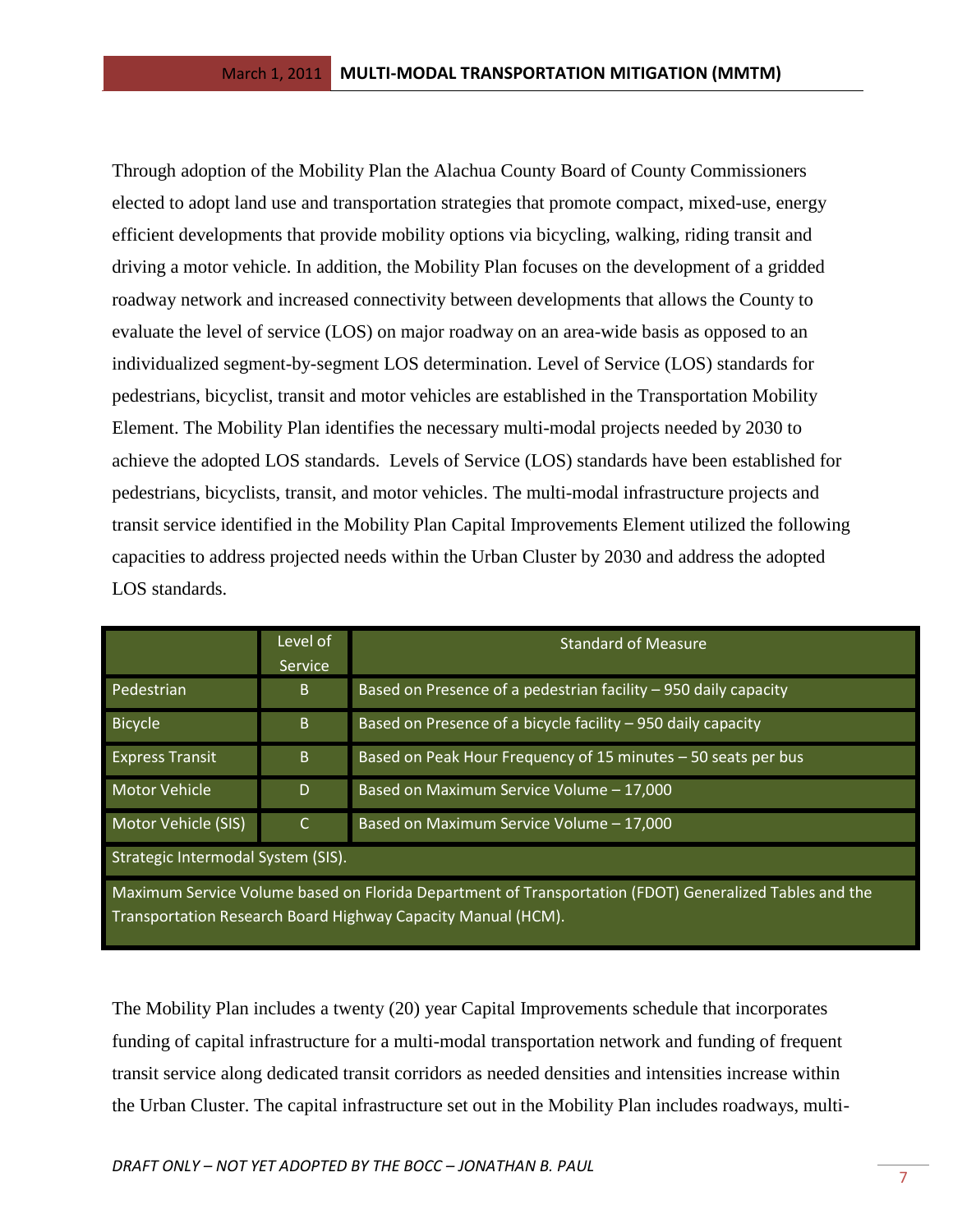use bicycle and pedestrian paths, sidewalks and transit facilities. The roadways include a combination of new two-lane roadways and the widening of targeted four-lane roadways. The transit facilities include park and ride facilities, dedicated transit lanes, buses and the County's share of a transit maintenance facility. The multi-modal infrastructure projects and transit service identified in the Capital Improvements Element are incorporated to proactively address transportation needs of new development and redevelopment within the Urban Cluster by 2030. The multi-modal transportation needs identified as part of the Mobility Plan are based upon the projected increase in traffic and vehicle miles of travel between 2008 and 2030 for roadways within the Urban Cluster.

One of the key components of the Mobility Plan is the provision of mobility by frequent transit service on dedicated transit lanes. The initial transit operation cost is a small component of the overall Mobility Plan and the multi-modal transportation mitigation. However, the Mobility Plan envisions that as the capital infrastructure included in the Capital Improvements Element is constructed and the density and intensity within the Urban Cluster reaches a threshold where more frequent transit service can be provided, the multi-modal transportation mitigation will reflect lower capital infrastructure costs and higher transit operation costs to provide frequent transit service connecting mixed-use developments with regional employment, shopping, recreational and education destinations.

The proposed multi-modal transportation mitigation is different from traditional impact fees in that the mitigation includes both the cost of multi-modal capital infrastructure and the cost of operating the transit system. The inclusion of transit operations in the multi-modal transportation mitigation is essential to accommodating a portion of the future increase in vehicle miles of travel that will be accommodated through the provision of transit service. The Alachua County Mobility Plan is a holistic approach to providing bicycle, pedestrian, transit and motor vehicle mobility. In order for transit to be a viable mode of transportation and accommodate future travel demand, the funding of transit operations has to be done in conjunction with the funding of transit facility capital investment.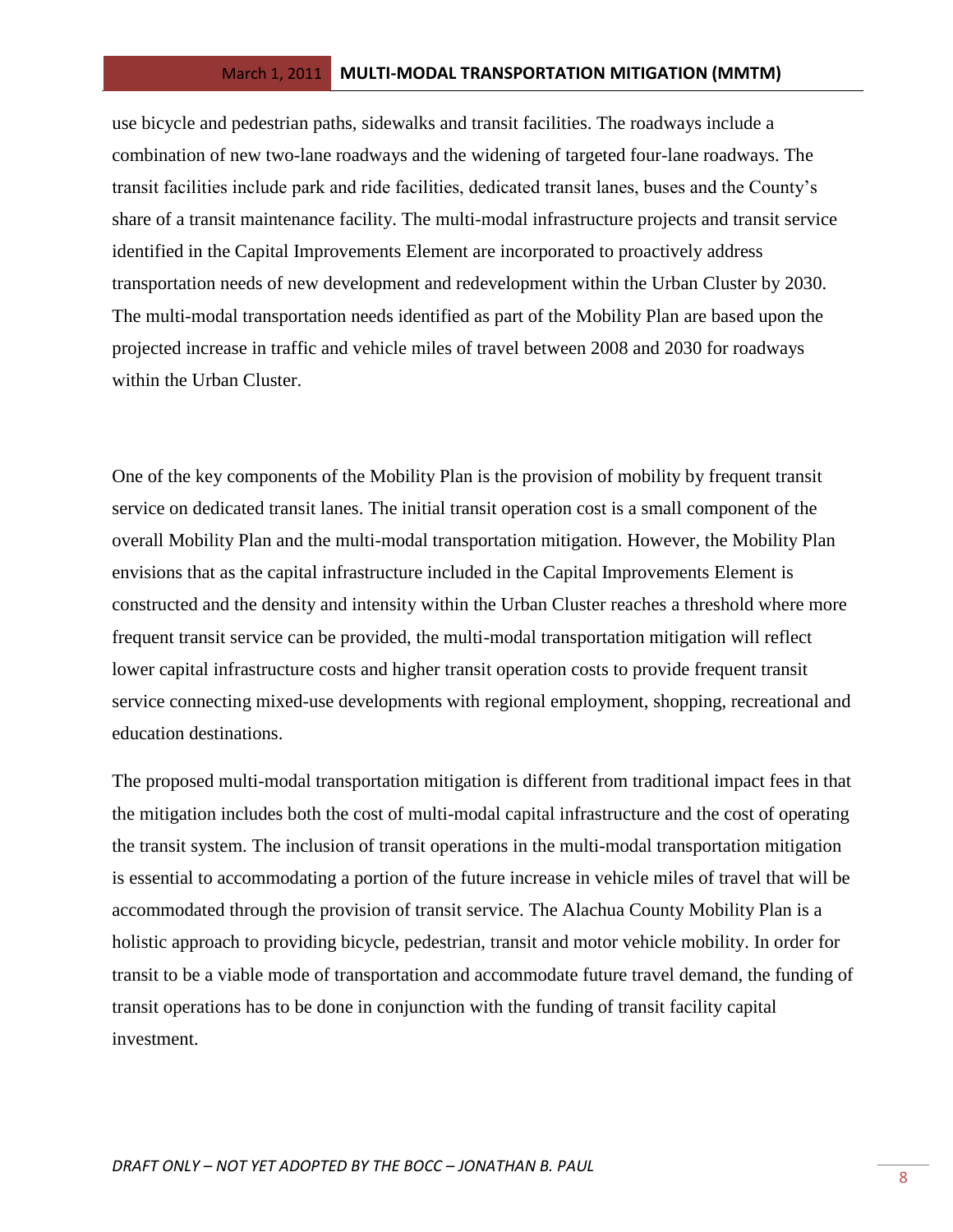According to the U.S. Bureau of Labor Statistics 2007 Consumer Expenditure Survey (pg. 2) the average household spent \$8,758 dollars a year on transportation, the second highest recurring household expense besides housing cost. An individual can walk on a sidewalk, ride a bicycle on a multi-use path or drive a car on a roadway. In such situations, the private individual pays the cost to finance, operate, fuel, insure and maintain a motor vehicle or other means of mobility. That same individual cannot drive a bus and the cost to finance, operate, fuel, insure and maintain transit typically comes from a variety of sources such as gas taxes, general revenue, special assessments, user fees and fares. Partial transit operation funding is often made available from state and federal sources, so long as there are local matching funds. A portion of the multi-modal transportation mitigation collected for transit operations could be utilized to pursue additional funding opportunities to increase transit frequency and hours of operation. Without funding to operate transit, the capacity provided by buses, dedicated transit lanes and park and ride facilities is essentially useless. If a bus sits in a parking lot without funds to operate it, then it does not provide any capacity or mobility benefit, and will not meet the requirement of transportation concurrency.

#### **MULTI-MODAL TRANSPORTATION MITIGATION (MMTM) METHODOLOGY**

The multi-modal projects, including transit operations, identified in the Mobility Plan are based upon the projected increase in vehicle miles of travel (VMT) within the Urban Cluster between 2008 and 2030. The projected costs of the multi-modal projects, including transit operations, are included in the Capital Improvements Element (CIE). Additional multi-modal projects may be added to the CIE in the future to address other transportation needs, changes in vehicle miles of travel, and updates to cost estimates for design, construction, right-of-way and transit facilities and operation.

A vehicle mile of travel (VMT) methodology was utilized to calculate the multi-modal transportation mitigation. To derive a per VMT rate, the projected cost of the multi-modal projects identified in the Mobility Plan was divided by the projected increase in VMT between 2008 and 2030. The following are the calculations utilized to determine the multi-modal transportation mitigation: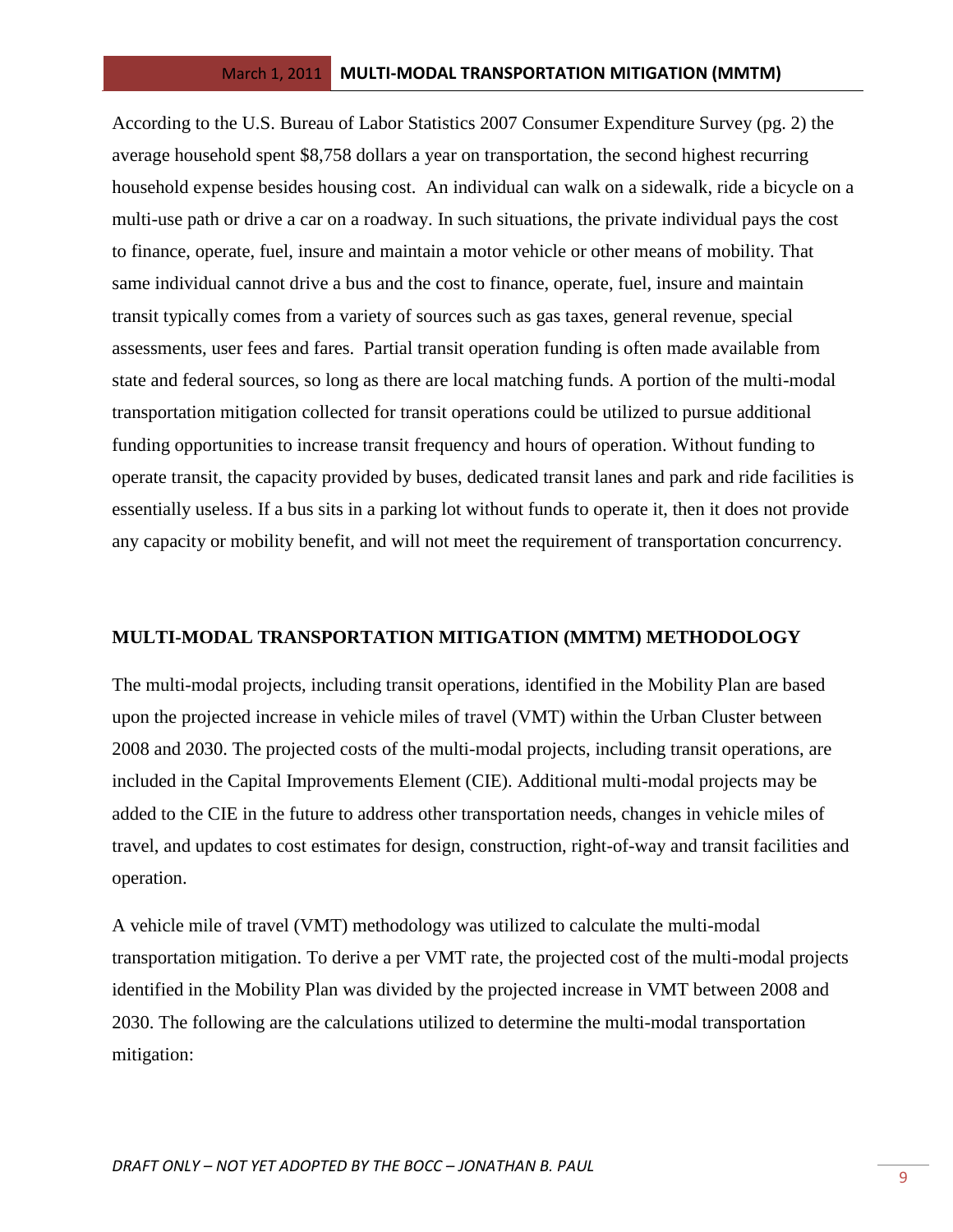$$
VMT_{\text{growth}} = VMT_{\text{future}} \dots \text{VMT}_{\text{base}}
$$

*Where:*

*VMT growth = Total increased VMT within the planning horizon VMT future = VMT in the horizon year of Mobility Plan VMT base = VMT in the base year of the Mobility Plan*



*Committed revenue = gas tax revenue, federal funds, assessments, etc.* 

# *Target Capital Funding Level (TCFL) = Capital Cost - Committed Revenue*

 *Where:*

*Capital Cost = cost for multi-modal infrastructure identified in Mobility Plan Committed revenue = gas tax revenue, development agreements, bonds, etc.*



*Target Transit Operations Funding Level (TTFL) = Transit Operation Cost - Committed Revenue* 

 *Where:*

*Transit Operation Cost = cost for transit service identified in Mobility Plan Committed revenue = gas tax revenue, federal funds, assessments, etc.*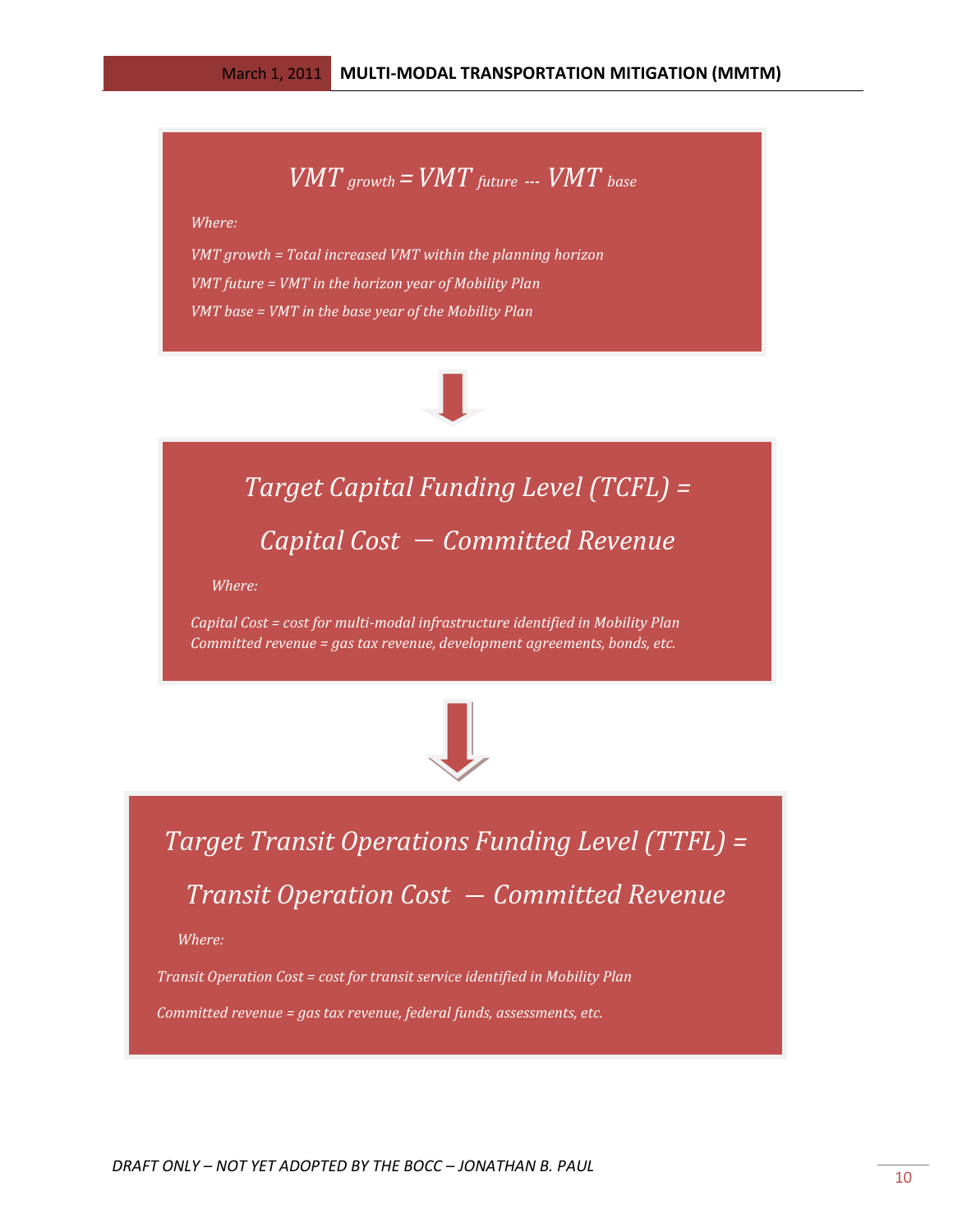

*VMT rate = (TCFL / VMT growth)+(TTFL / VMT growth)*

The multi-modal capital infrastructure consisting of roadways, dedicated lanes, sidewalks, bike lanes, multi-use paths, buses, transit stations and park and ride facilities is 90% of the cost utilized to calculate the VMT rate. The mulit-modal transit operations are 10% of the cost utilized to calculate the VMT rate. The following are the values utilized to calculate the VMT Rate:

| VEHICLE MILES OF TRAVEL 2008 (VMT base)          | 1,421,900     |
|--------------------------------------------------|---------------|
| VEHICLE MILES OF TRAVEL 2030 (VMT future)        | 2,010,761     |
| INCREASE IN VEHICLE MILES OF TRAVEL (VMT growth) | 588,861       |
| MOBILITY PLAN CAPITAL COST                       | \$223,308,000 |
| <b>COMMITTED FUNDING</b>                         | \$18,000,000  |
| TARGET CAPITAL FUNDING LEVEL (TCFL)              | \$205,308,000 |
| VEHICLE MILES OF TRAVEL RATE - CAPITAL           | \$349         |
| MOBILITY PLAN TRANSIT OPERATION COST             | \$27,000,000  |
| <b>COMMITTED FUNDING</b>                         | \$3,375,000   |
| TARGET TRANSIT OPERATIONS FUNDING LEVEL (TOFL)   | \$23,625,000  |
| <b>VEHICLE MILES OF TRAVEL RATE - OPERATIONS</b> | \$40          |
| <b>VEHICLE MILES OF TRAVEL RATE</b>              | \$389         |



| <b>Roads &amp; Dedicated Transit Lanes:</b> | 77%        |
|---------------------------------------------|------------|
| <b>Transit Operations:</b>                  | <b>10%</b> |
| <b>Transit Capital:</b>                     | 9%         |
| <b>Bicycle &amp; Pedestrian Capital:</b>    | 4%         |
|                                             |            |

| <b>Revenue</b>      |             |
|---------------------|-------------|
| <b>Impact Fees:</b> | \$9,000,000 |
| Federal:            | \$7,800,000 |
| Gas Tax:            | \$4,575,000 |

*DRAFT ONLY – NOT YET ADOPTED BY THE BOCC – JONATHAN B. PAUL*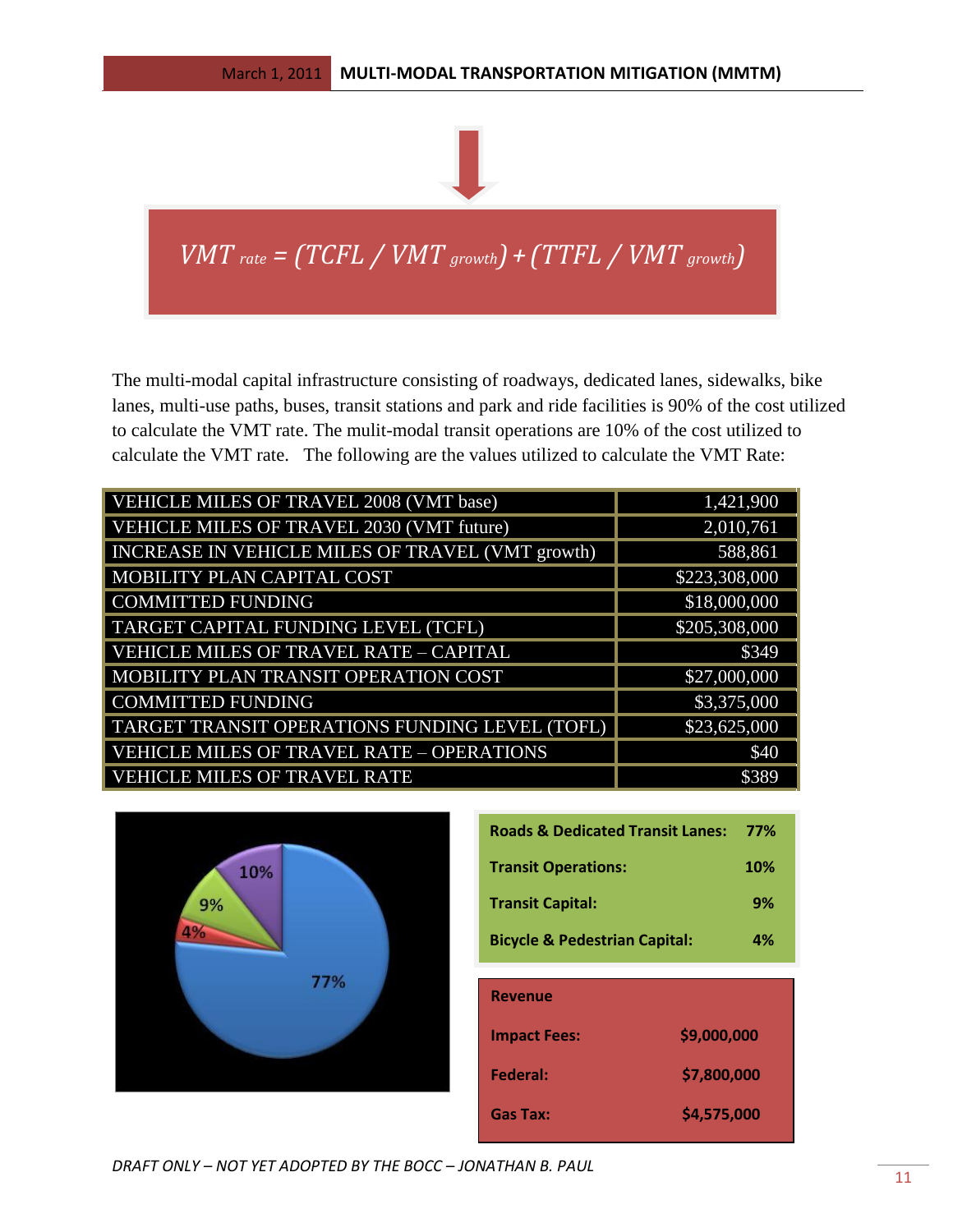#### **INDIVIDUAL LAND USE VEHICLE MILES OF TRAVEL (VMT) METHODOLOGY**

The multi-modal transportation mitigation is based on the VMT rate times the number of Vehicular Miles of Travel for individual land uses. The calculation for VMT of travel for an individual land use is as follows:

> *VMT =vehicle trip ends X (1 - % community capture) X (average travel length / 2) X % new trips*

*Where:*

*Vehicle Trip Ends = measured per day* 

*Community Capture = a factor utilized to adjust vehicle trip ends for Traditional Neighborhood Developments (TND) & Transit Oriented Developments (TOD) to reflect the capture of vehicular trips within the development* 

The *vehicle trips ends* factor is based on the trip generation rate from the 8<sup>th</sup> edition of the Institute of Transportation Engineers' (ITE) *Trip Generation*. A trip generation rate is available for a broad range of residential, commercial, office, industrial, civic and recreational uses.

*The percentage of community capture* reflects the reduced impact on the overall transportation system by compact, mixed-use, interconnected developments such as Traditional Neighborhood Developments (TND) and Transit Oriented Developments (TOD) due to a reduction in the number of trips on external roadways and an increase in trips made by walking, bicycling and riding transit. Community capture rates are based on the various data, studies and analyses provided in ITE's *Trip Generation*. The transportation impact for developments that are designed in accordance with TND and TOD policies and provide a mixture of residential, commercial, office and civic uses within a single master development plan have been reduced to account for the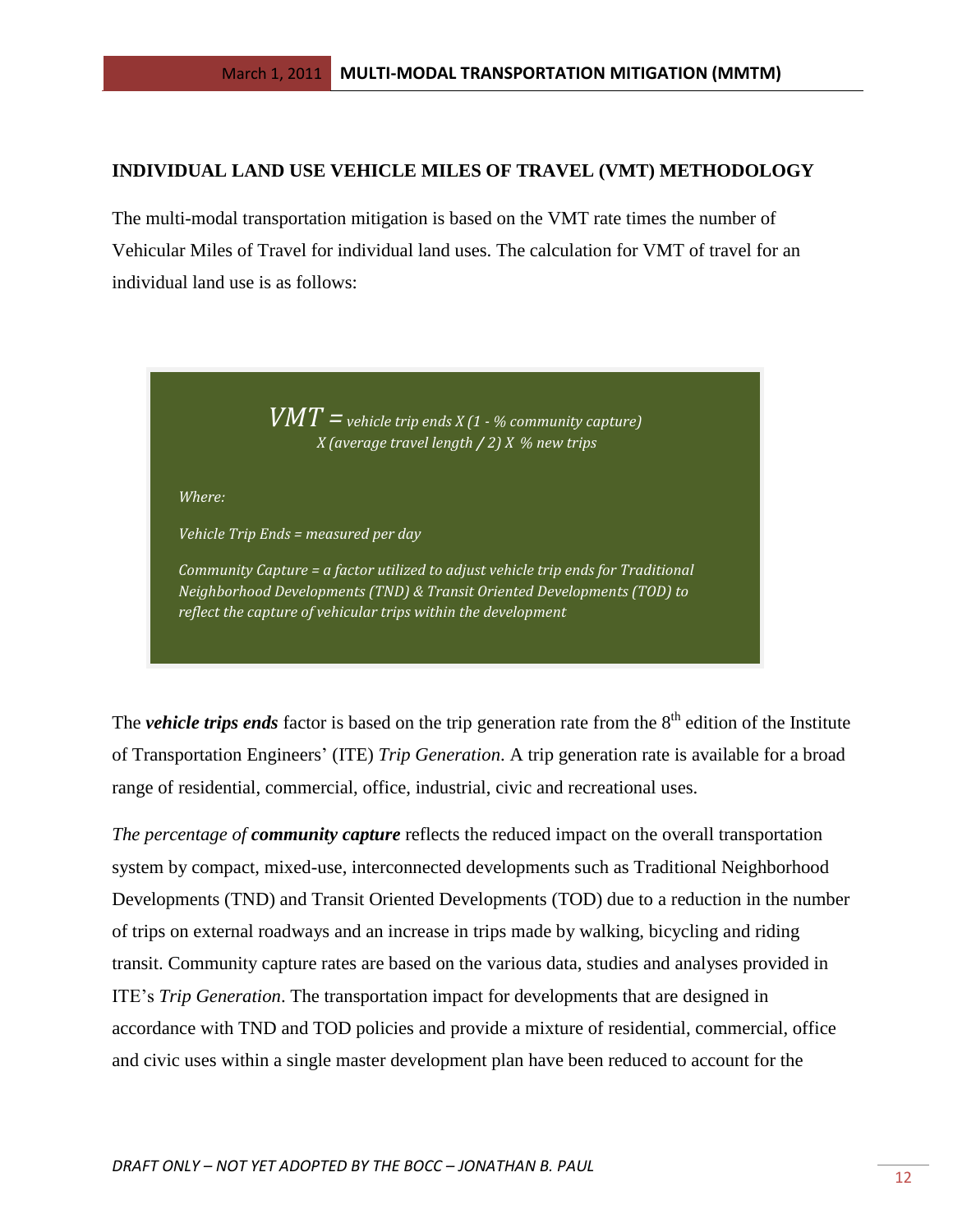community capture of vehicular trips within the development and for the increase in pedestrian and bicycle trips that occur when there is a mixture of uses within an interconnected development.

The *average trip length* by land uses is based upon the U.S. Department of Transportation, Bureau of Transportation Statistics, "Summary of Travel Trends: 2005 National Household Transportation Study". The longer the overall average travel length for a land use, the higher the vehicle miles of travel will be. Information from the U.S. Department of Transportation, Federal Highway Administration "National Personal Transportation Survey" were utilized to develop factors that reduced the average travel length of overall trips for uses classified as convenience, neighborhood, local, and community. In addition, a Geographic Information System (GIS) market share analysis was conducted for existing non-residential uses to adjust the reduced average trip length factors based on real world conditions in Alachua County. Convenience uses such as banks, fast-food and gas stations generate a significant amount of traffic, however, the trip length to and from these types of convenience uses in reality is quite short. A large portion of trips to and from many land uses come from adjacent roadways. For example, an individual driving from their place of work to their house may first stop at a grocery store, then drive a mile or less to a gas station or bank and then head home. The average trip length to the gas station or bank is not the trip from home or work to the use, but is likely part of a trip on the way to some other destination. Regional retail uses such as a home improvement center or a discount superstore are uses that typically are destinations, are limited in total number of stores and have a longer average trip length and draw trips from the larger community.

The *percentage of new trips* is based on a combination of the various pass-by analyses provided in ITE's *Trip Generation* and various studies that demonstrated higher pass-by rates for convenience land uses such as fast food and convenience gas stations. While the ITE's *Trip Generation* does not recognize pass-by rates for uses other than retail, pass-by rates were utilized on a number of non-retail uses such as offices, hospitals, social and civic uses in recognition that not all trips to these types of uses are new trips. A pass-by trip is a trip that is already on the roadway and stops at a land uses between an origin point (commonly a dwelling) and a destination (place of employment, park). For example, a person drives from home to work in the morning and stops for a quick breakfast at a fast food restaurant along the way. If the fast food restaurant is accessed from the same roadway that the person is going to work on, then this trip would be treated as a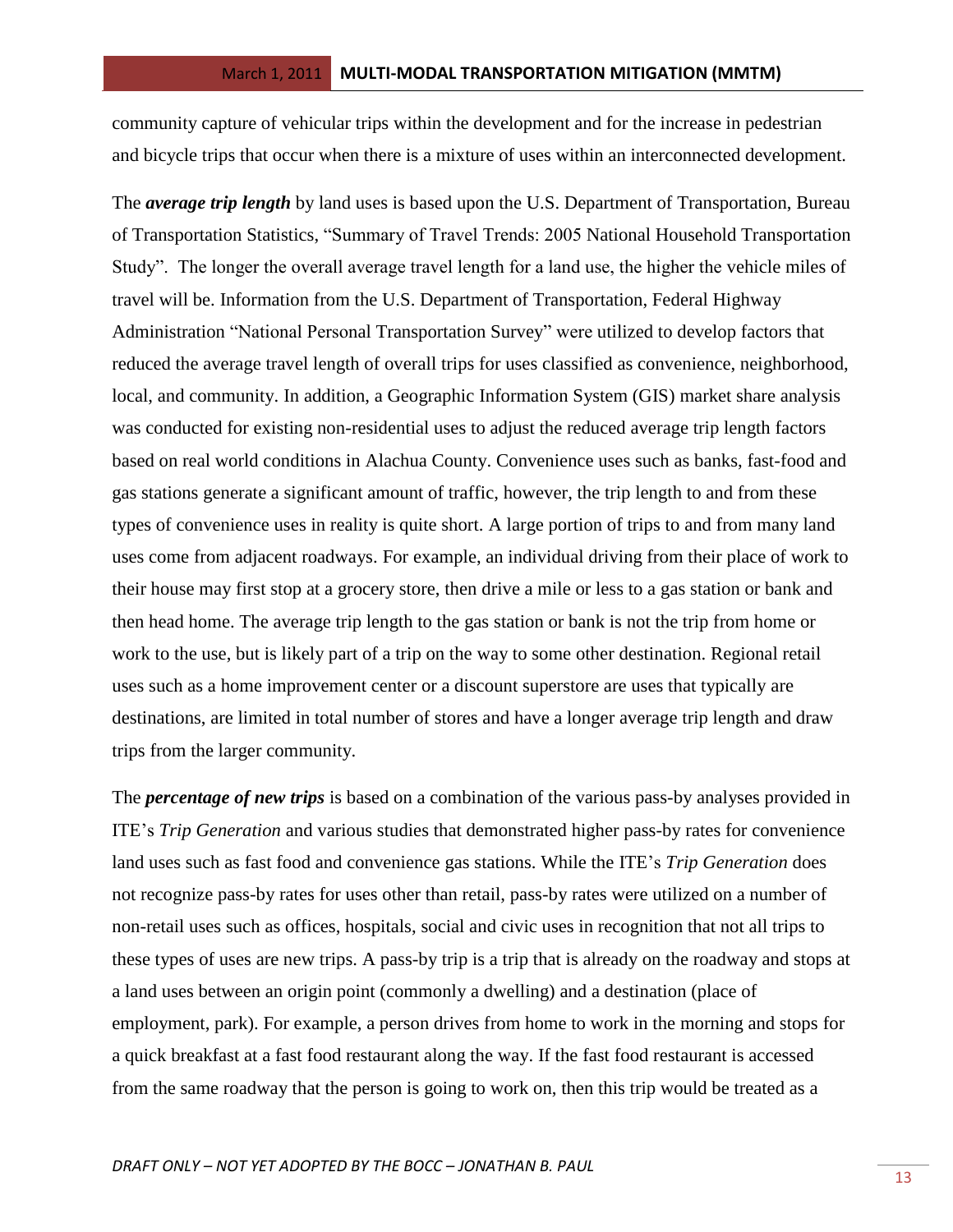*pass-by trip*. A pass-by trip is different than the convenience trip length reduction factor, in that a trip only counts as a pass-by trip if an individual travels on the same roadway; whereas the convenience trip length reduction in travel applies to the trip length between uses and the need to access another roadway. For example, if an individual traveling from Gainesville to Newberry on Newberry Road stops at the grocery store in Jonesville, then exits onto CR 241 and stops for gas, then gets back on Newberry Road to head towards Newberry, then the trip to the grocery store is a pass-by trip, but the trip to the gas station via CR 241 is not a pass-by trip. However, the trip length to the gas station is shorter because it is based on the trip length from the grocery store to the gas station, not from Gainesville to the gas station.

## **ROADWAY ONLY MOBILITY PLAN - STANDARD CONCURRENCY APPROACH**

The Alachua County Board of County Commissioners could have opted for an alternative Mobility Plan, one focused entirely on increases in roadway capacity. The projects identified in the Capital Improvements Element could have focused exclusively on roadways to meet adopted LOS standards for each facility rather than the multi-modal means of meeting LOS standards. Under a traditional motor vehicle oriented concurrency approach, future travel demand and increases in vehicle miles of travel would have been addressed solely through the widening of existing roadways and the construction of new roadways. In addition to the roadway projects identified in the Mobility Plan and included in the currently adopted Capital Improvements Element, the major roadways identified in the table on page 15 would have needed to be funded and widened to achieve the LOS standards.

The old transportation concurrency system was based on a segment by segment LOS analysis. When a roadway segment was over capacity, development could not proceed until additional capacity was provided. In addition, the County would be required to indicate in its Comprehensive Plan how the additional capacity would be provided in order to demonstrate that the County had a financially feasible Comprehensive Plan. Based upon the land uses allowed within the Comprehensive Plan, the County could not demonstrate based on a segment by segment roadway LOS standard that the Plan was financially feasible. To demonstrate financial feasibility, roadways such as NW 39<sup>th</sup> Avenue and Newberry Road would need to be widened to six lanes along with a number of other roadways that would have to be widened.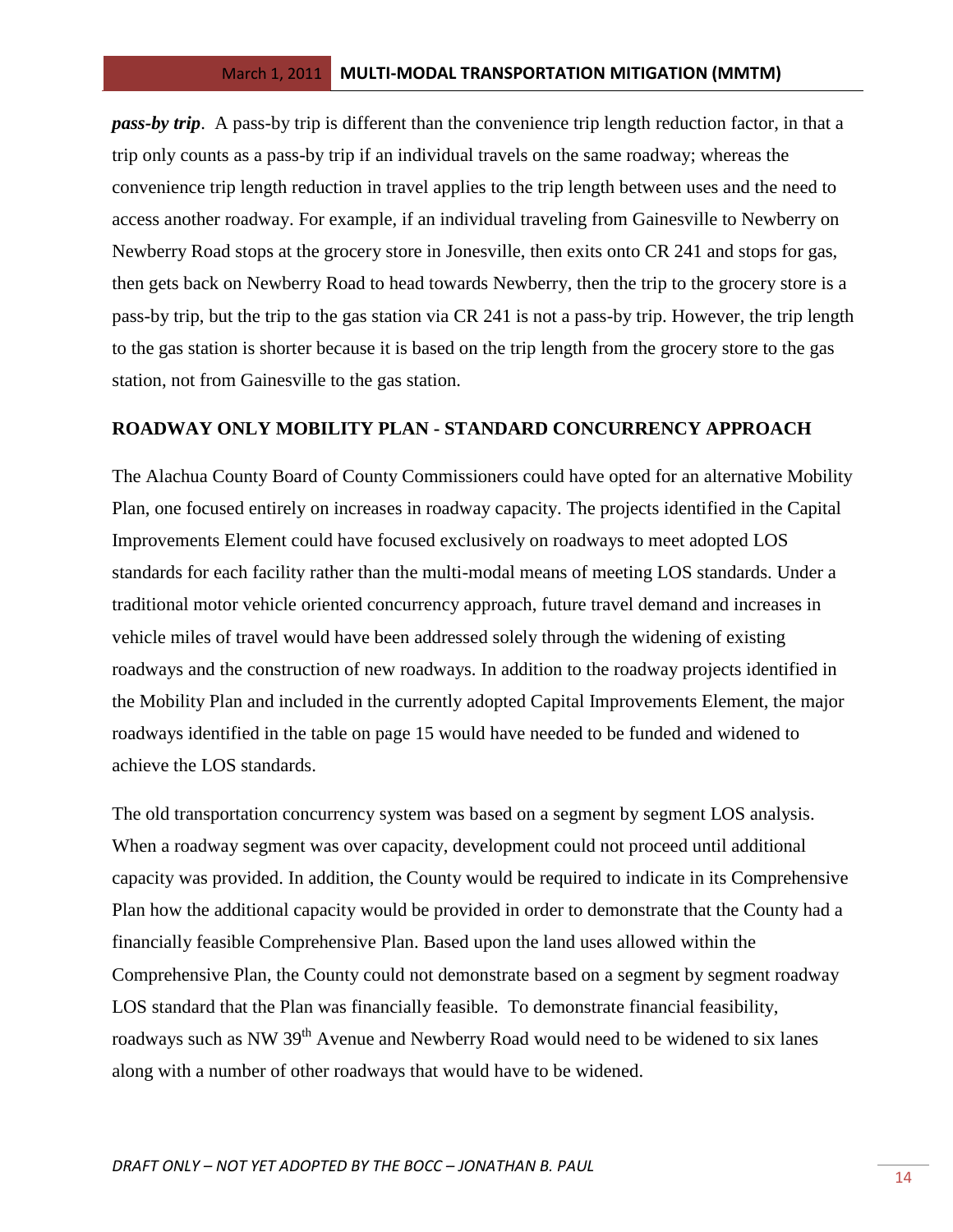| Roadway                               | From                                                                                     | To                               | Widen      | Length         |  |  |  |
|---------------------------------------|------------------------------------------------------------------------------------------|----------------------------------|------------|----------------|--|--|--|
| Newberry Rd $(SR 26)^*$               | Interstate 75                                                                            | $CR$ 241 (NW 143 <sup>rd</sup> ) | $4$ to 6   | 4.5            |  |  |  |
| Archer Rd $(SR 24)^*$                 | Interstate 75                                                                            | <b>Tower Road</b>                | $4$ to 6   | 2.2            |  |  |  |
| NW 39 <sup>th</sup> Ave (SR 222)      | NW $43^{\text{rd}}$ Street                                                               | Interstate 75                    | $4$ to 6   | 3.5            |  |  |  |
| $NW$ 39 <sup>th</sup> Ave             | NW 98 <sup>th</sup> Street                                                               | $CR$ 241 (NW 143 <sup>rd</sup> ) | $2$ to $4$ | 2.9            |  |  |  |
| Williston Rd (SR 331)                 | <b>US 441</b>                                                                            | Interstate 75                    | $4$ to 6   | 2.3            |  |  |  |
| $SW 20^{th}$ / $24^{th}$ Ave          | Interstate 75                                                                            | $SW 122nd$ (Parker Rd)           | $2$ to $4$ | 4.4            |  |  |  |
| $\sqrt{\text{NW } 43^{\text{rd}}}$ St | NW 23rd Ave                                                                              | Millhopper Rd                    | $4$ to 6   | $\overline{2}$ |  |  |  |
| <b>Tower Road</b>                     | Archer Road (SR 24)                                                                      | $SW 8th$ Avenue                  | $2$ to 4   | 3.2            |  |  |  |
| <b>CR 241</b>                         | Newberry Rd (SR 26)                                                                      | NW $39th$ Ave                    | $2$ to 4   | 2.4            |  |  |  |
| NW $83^{\text{rd}}$ St <sup>*</sup>   | NW 39 <sup>th</sup> Ave (SR 222)                                                         | NW $23^{\text{rd}}$ Ave          | $2$ to 4   | 1              |  |  |  |
| Ft. Clarke Blvd*                      | NW $23^{\text{rd}}$ Ave                                                                  | Newberry Rd (SR 26)              | $2$ to 4   | 1              |  |  |  |
|                                       | * Denotes roadways where dedicated transit lanes are identified in the Mobility Plan CIE |                                  |            |                |  |  |  |

The following are the values utilized to calculate a VMT rate for a roadway only plan had the BOCC not adopted the Mobility Plan:

| VEHICLE MILES OF TRAVEL 2008 (VMT base)          | 1,421,900     |
|--------------------------------------------------|---------------|
| <b>VEHICLE MILES OF TRAVEL 2030 (VMT future)</b> | 2,010,761     |
| INCREASE IN VEHICLE MILES OF TRAVEL (VMT growth) | 588,861       |
| ROADWAY ONLY CAPITAL COST                        | \$482,410,951 |
| <b>COMMITTED FUNDING</b>                         | \$9,000,000   |
| <b>TARGET FUNDING LEVEL</b>                      | \$473,410,951 |
| <b>VEHICLE MILES OF TRAVEL RATE</b>              | \$804         |

# **COMPARATIVE ANALYSIS – MULTI-MODAL PLAN vs. ROADWAY ONLY PLAN**

A comparative analysis has been conducted to demonstrate the difference between the adopted multi-modal supportive Mobility Plan and a motor vehicle oriented Mobility Plan to illustrate the difference between the two approaches. The methodologies utilized in this comparative analysis are the same, with the only differences being the projects included in the analysis and the cost to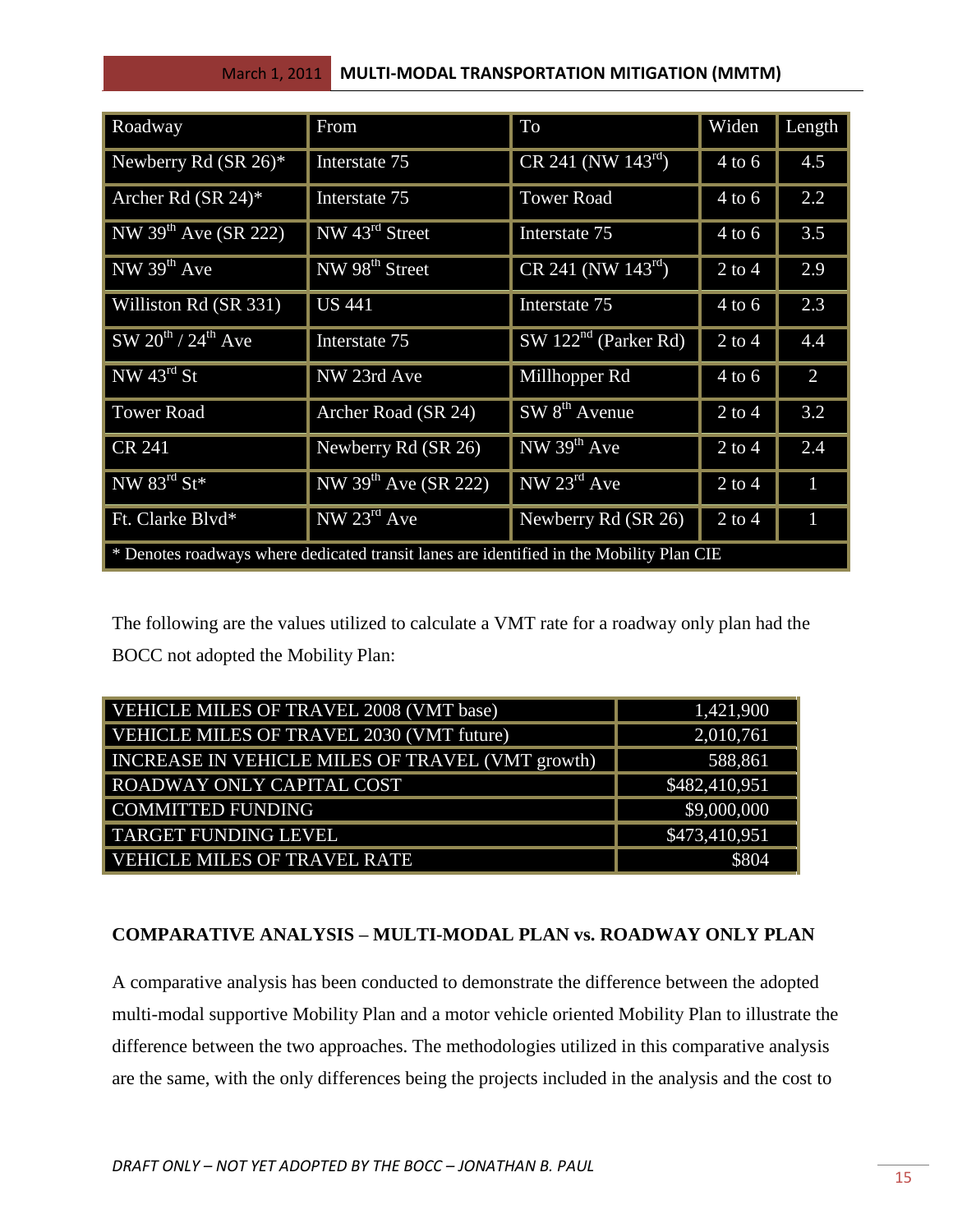fund those projects. The mitigation for a Mobility Plan based solely on roadway is significantly higher than the multi-modal transportation mitigation based on the County's Mobility Plan as illustrated in the table below.

|                             |                 | MULTI-MODAL TRANSPORTATION MITIGATION (MMTM) |                            |          |                                            |              |              |  |
|-----------------------------|-----------------|----------------------------------------------|----------------------------|----------|--------------------------------------------|--------------|--------------|--|
| Land Use                    | Roadway<br>Only |                                              | <b>Development Pattern</b> |          | Difference from Roadway Only<br>Mitigation |              |              |  |
|                             | Mitigation      | <b>NON</b><br>TND/TOD                        | <b>TND</b>                 | TOD      | <b>NON</b><br>TND/TOD                      | <b>TND</b>   | <b>TOD</b>   |  |
| $2,000$ sq ft single family | \$13,080        | \$6,328                                      | \$4,988                    | \$3,702  | $-$ \$6,752                                | $-$ \$8,092  | $-$9,378$    |  |
| $10,000$ sq ft office       | \$101,250       | \$48,990                                     | \$41,640                   | \$34,290 | $-$ \$52,260                               | $-$ \$59,610 | $-$ \$66,960 |  |
| 10,000 sq ft retail         | \$170,120       | \$82,310                                     | \$65,850                   | \$49,380 | $-$ \$87,810                               | $-$104,270$  | $-$120,740$  |  |

The Table above is a subset of the table on page 21 at the end of this report. The calculation of the mitigation for a roadway based Mobility Plan is based on the same methodology utilized to calculate the multi-modal transportation mitigation based on the County's adopted Mobility Plan. The only difference in the methodology between the roadway only mitigation and the multi-modal transportation mitigation is the infrastructure necessary to provide mobility. The following is an explanation of the figures in the table above and the table on page 18. The roadway only mitigation based on a roadway only Mobility Plan would be \$13,080 for a 2,000 square foot single family home. The multi-modal transportation mitigation based on the adopted Mobility Plan for a 2,000 square foot single-family home is \$6,328 a difference of -\$6,752 from the roadway only mitigation. The multi-modal transportation mitigation based on the adopted Mobility Plan for a 2,000 square foot single-family home located within a Traditional Neighborhood Development (TND) is \$4,988; a difference of \$8,092. The multi-modal transportation mitigation based on the adopted Mobility Plan for a 2,000 square foot single-family home located within a Transit Oriented Development (TOD) is \$3,702; a difference of \$9,378. The mitigation illustrated above clearly indicates the significant cost savings due to the adoption of a Mobility Plan that provides mobility via multiple means of transportation. Further, the TND and TOD policies adopted as part of the Mobility Plan result in a substantial drop in the assessed multi-modal transportation mitigation compared to a mitigation based on a roadway only Mobility Plan.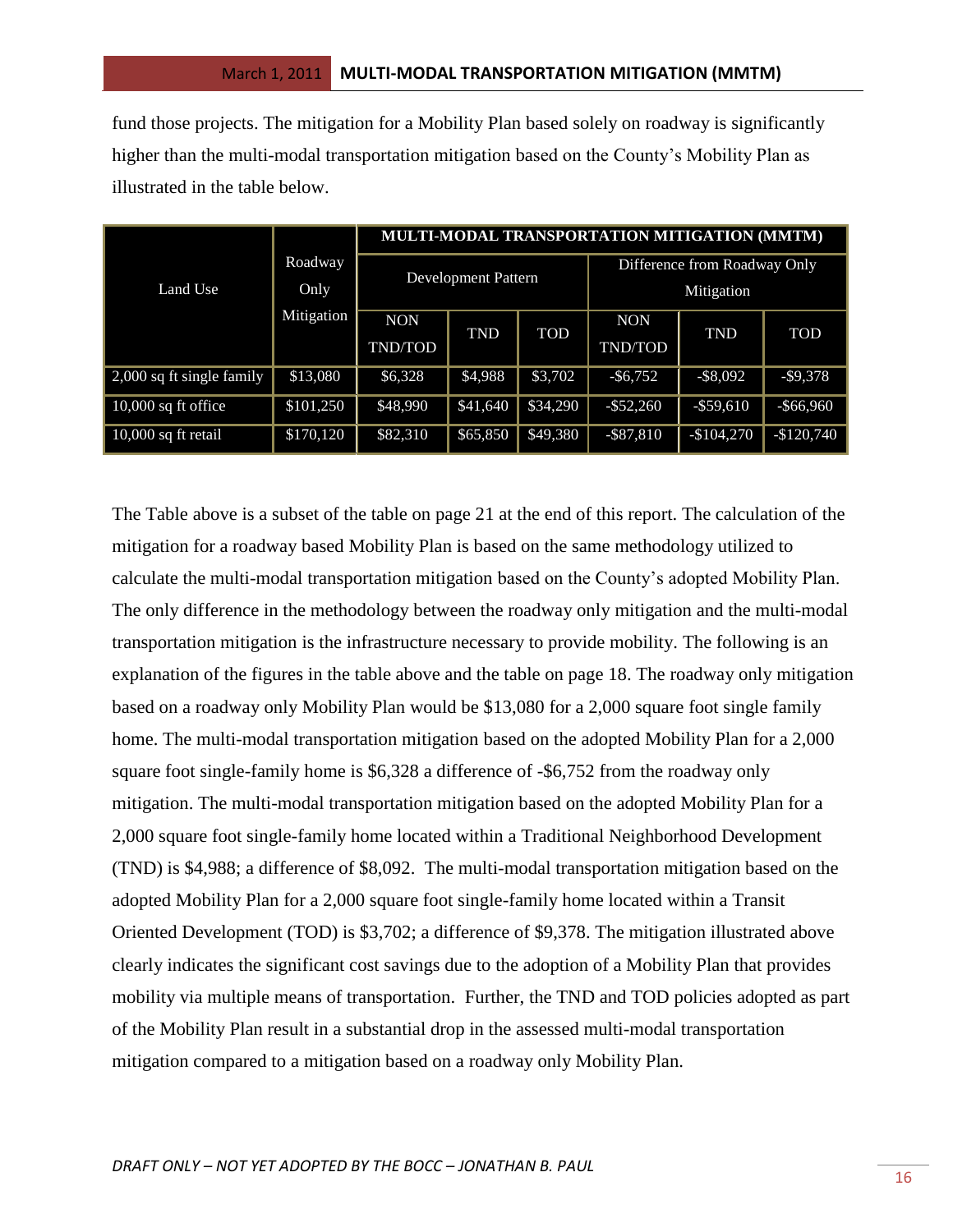## **MULTI-MODAL TRANSPORTATION MITIGATION PROGRAM**

The Multi-Modal Transportation Mitigation (MMTM) program provides an alternative to traditional transportation concurrency within the Urban Cluster by allowing private development to mitigate its transportation impacts and receive concurrency approval through a one-time mitigation payment. The MMTM program is different from an Impact Fee, Mobility Fee or Multi-Modal Transportation Fee in that it specifically applies to developments that have not received final transportation concurrency approval and do not currently have a valid Final Certificate of Level of Service Compliance (CLSC). **Developments within the Urban Cluster that do not have a valid CLSC as of the date of approval of the MMTM program shall be required to pay the multimodal transportation mitigation to receive transportation concurrency approval.** 

Developments that have a Final Certificate of Level of Service Compliance (CLSC) for transportation or have an existing residential lot of record shall continue to mitigate their impact through payment of the existing transportation impact fee. No changes are being recommended to the existing transportation impact fee ordinance. Should the CLSC expire for all or a portion of a development, the Developer shall be required to pay the MMTM to meet concurrency. Developments that pay a MMTM shall not be required to also pay a transportation impact fee.

The implementation of the MMTM program will function similar to the current transportation impact fee process. The biggest difference is that developers will sign a MMTM agreement concurrent with a CLSC. There is a MMTM schedule (page 19) that allows an individual to simply look up the land use they are interested in and determine the required mitigation. A developer has the option to conduct an alternative analysis to determine a fee that is different from what is indicated on the MMTM schedule.

The MMTM will be assessed at building permit and paid before final inspection. A developer shall have the option to prepay their MMTM at any time after approval of the final development plan and the MMTM agreement. Revenues for the MMTM program shall be expended within the Transportation Mobility District (page 18) in which the MMTM was collected. Requests for MMTM credit for things such as right-of-way dedication or construction of infrastructure shall be evaluated on a case-by-case basis consistent with the MMTM ordinance. The MMTM program will be adopted into Article 12 Concurrency Management of the Unified Land Development Code.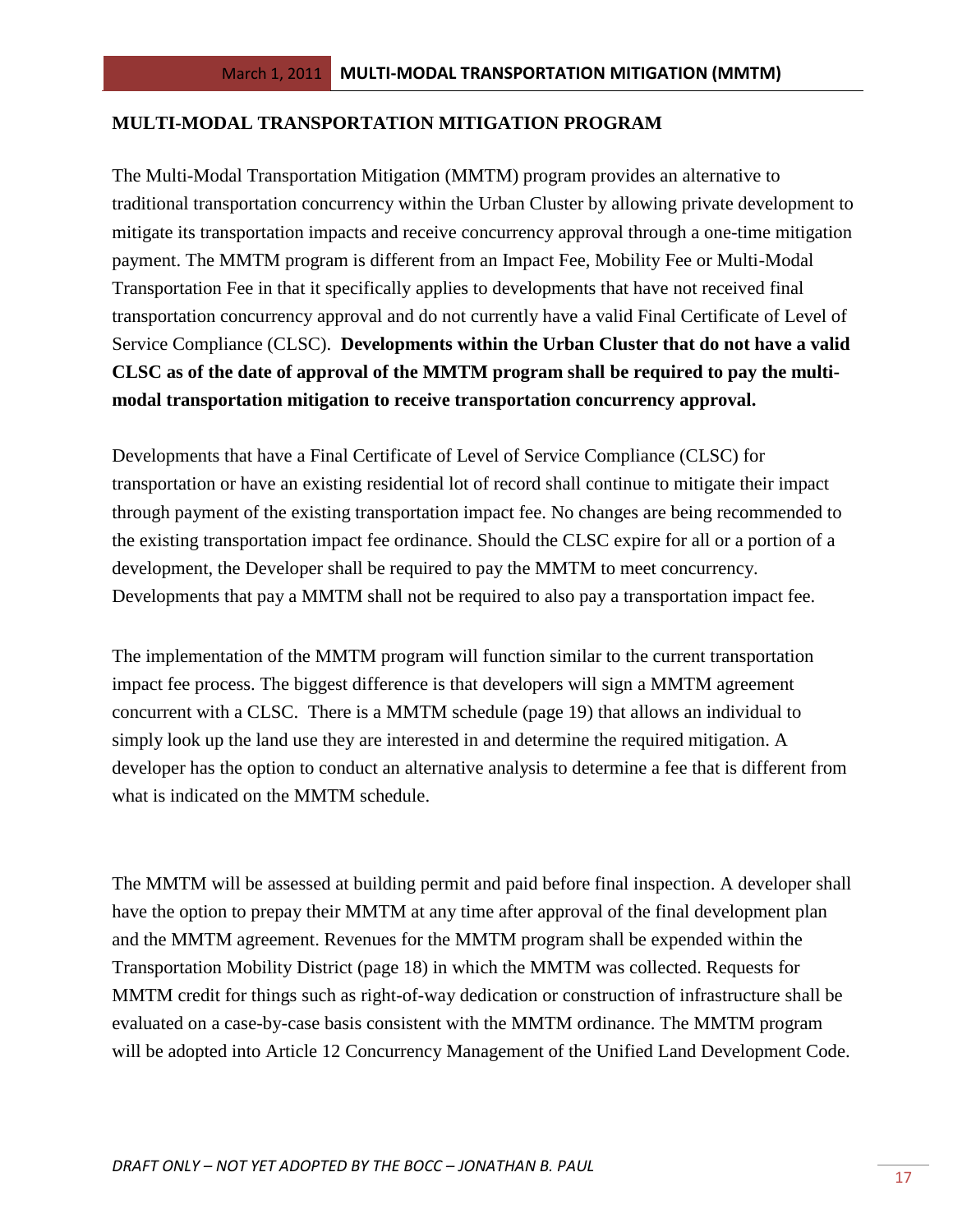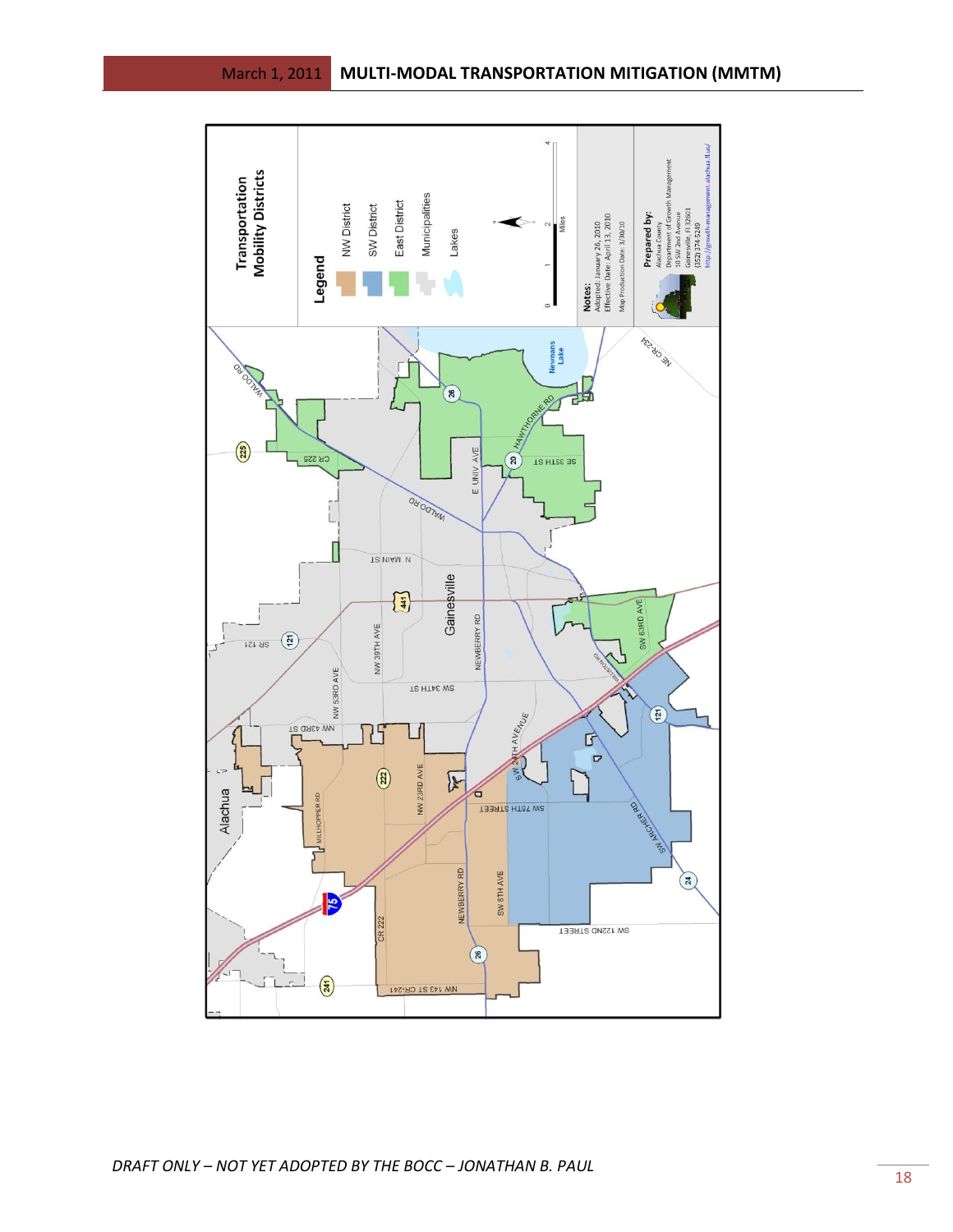Below is the proposed multi-modal transportation mitigation schedule. The 1st column is the multi-modal transportation mitigation (MMTM). The 2nd column is the MMTM for Traditional Neighborhood Developments (TND). The  $3<sup>rd</sup>$  column is the MMTM for Transit Oriented Developments (TOD).

| 2010 MULTI-MODAL TRANSPORTATION MITIGATION                           |                |             |            |
|----------------------------------------------------------------------|----------------|-------------|------------|
|                                                                      | <b>MMTM</b>    | <b>MMTM</b> | MMTM       |
|                                                                      | Non            | <b>TND</b>  | <b>TOD</b> |
|                                                                      | <b>TND/TOD</b> |             |            |
| RESIDENTIAL:                                                         |                |             |            |
| RESIDENTIAL URBAN SERVICE / CLUSTER AREA:                            |                |             |            |
| All Residential per 1,000 FT <sup>2</sup>                            | \$3,164        | \$2,494     | \$1,851    |
| Residential Expansion per 1,000 FT <sup>2</sup>                      | \$1,582        | \$1,247     | \$929      |
| <b>RECREATION:</b>                                                   |                |             |            |
| Park Per Acre                                                        | \$1,706        | \$1,450     | \$1,194    |
| Golf Course Per Hole                                                 | \$21,480       |             |            |
| Racquet/Tennis Club Per Court                                        | \$11,592       | \$9,855     | \$8,114    |
| Health/Fitness Club Per 1,000 FT <sup>2</sup>                        | \$9,864        | \$8,384     | \$6,904    |
| Recreation/Community Center Per 1,000 FT*                            | \$6,853        | \$5,825     | \$4,798    |
| <b>INSTITUTIONAL PER 1,000 FT<sup>2</sup>:</b>                       |                |             |            |
| Private School (K-12)                                                | \$3,502        | \$2,977     | \$2,480    |
| Place of Worship                                                     | \$3,256        | \$2,767     | \$2,306    |
| Day Care Center                                                      | \$4,702        | \$3,997     | \$3,291    |
| Library                                                              | \$6,092        | \$5,178     | \$4,264    |
| OFFICE PER 1,000 FT <sup>2</sup> :                                   |                |             |            |
| Businesses & Professional Services (less than 50,000 FT <sup>4</sup> | \$4,899        | \$4,164     | \$3,429    |
| Businesses & Professional Services (50,000 FT <sup>2</sup> & greate  | \$6,537        | \$5,556     | \$4,576    |
| <b>MEDICAL BUILDINGS PER 1,000 FT<sup>2</sup>:</b>                   |                |             |            |
| Medical / Dental Offices                                             | \$7,133        | \$6,063     | \$4,993    |
| Hospitals                                                            | \$6,684        | \$5,682     | \$4,679    |
| Nursing Home                                                         | \$1,934        | \$1,644     | \$1,354    |
| INDUSTRIAL BUILDINGS PER 1,000 FT <sup>2</sup> :                     |                |             |            |
| Industrial, Manufacturing, Warehousing                               | \$4,384        | 4           |            |
| Mini-Warehousing                                                     | \$1,393        |             | \$697      |
| <b>GENERAL COMMERCIAL RETAIL PER 1,000 FT2:</b>                      |                |             |            |
| Small Scale Retail Store (less than 20,000 FT <sup>2</sup> )         | \$8,231        | \$6,585     | \$4,938    |
| Medium Scale Retail Store (20,000 to 50,000 FT <sup>2</sup> )        | \$13,697       | \$11,642    | \$9,588    |
| Large Scale Retail Store (greater than 50,000 FT <sup>2</sup> )      | \$21,898       | \$18,614    | \$15,329   |
| Large Scale Retail Superstore                                        | \$38,640       | \$32,844    | \$27,048   |
| Large Scale Wholesale Club - Membership                              | \$24,870       | \$20,080    | \$16,540   |
| Grocery Store                                                        | \$21,775       | \$18,509    | \$15,242   |
| Pharmacy with Drive-Thru                                             | \$14,897       | \$12,662    | \$10,428   |
| Restaurant with Drive-Thru                                           | \$26,295       | \$22,351    | \$18,406   |
| Car Sales                                                            | \$15,764       |             |            |
| Auto Parts Stores                                                    | \$14,950       | ш,          |            |
| Tire & Auto Repair                                                   | \$5,518        |             |            |
| <b>NON-RESIDENTIAL:</b>                                              |                |             |            |
| Hotel Per Room                                                       | \$4,708        | \$3,767     | \$2,825    |
| Movie Theater Per Screen                                             | \$22,410       | \$18,096    | \$14,904   |
| Bank with Drive-Thru Per Drive-Thru Lane                             | \$20,519       | \$17,441    | \$14,364   |
| Convenience Market & Gas Per Pump                                    | \$33,085       | \$28,123    | \$23,160   |
| Quick Lube Vehicle Service Per Bay                                   | \$6,243        | \$5,254     | \$4,327    |
| Car Wash Per Stall                                                   | \$6,585        | \$5,541     | \$4,563    |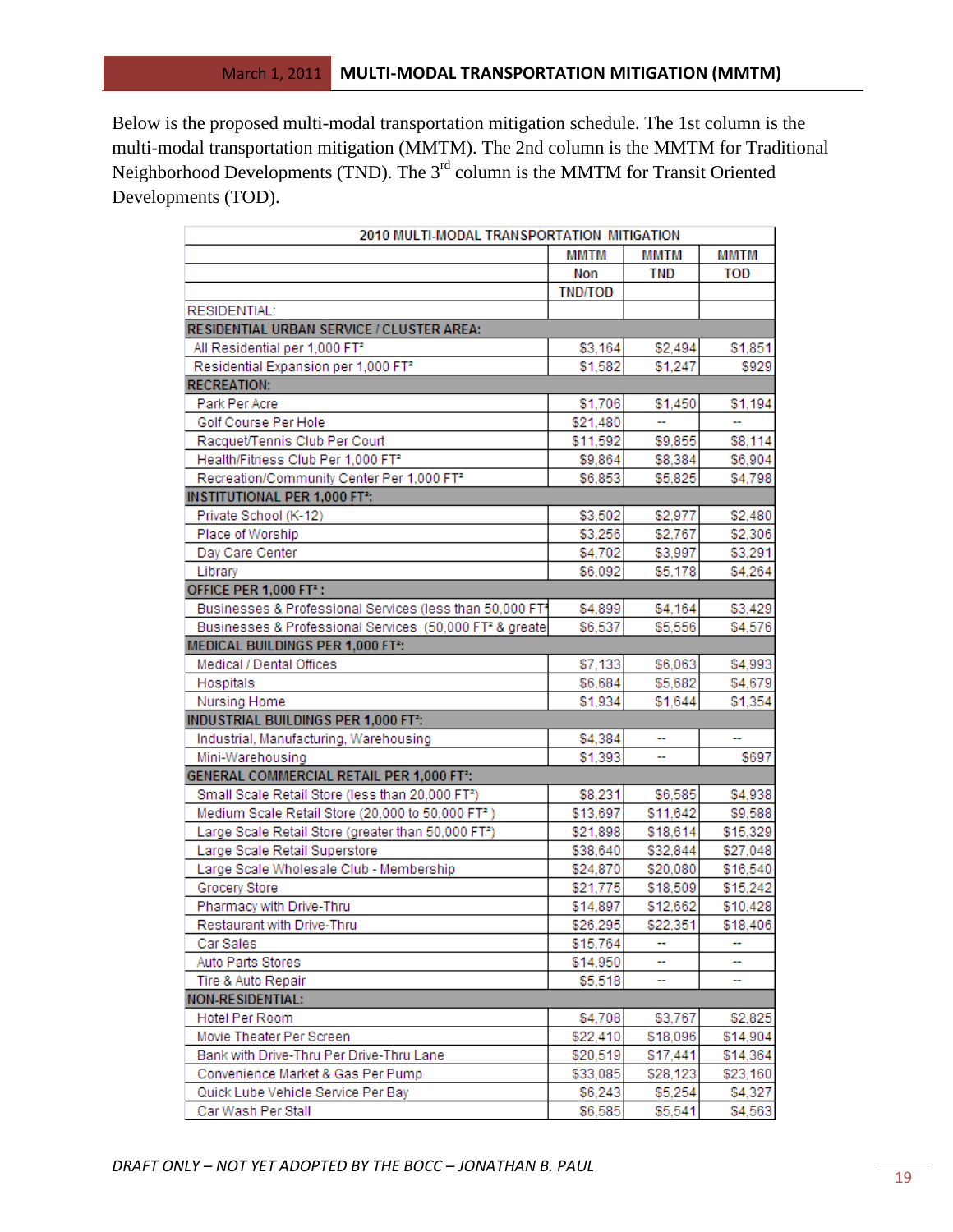The following are the values utilized to calculate the vehicle miles of travel in the MMTM schedule. Pages 12 to 14 of this report provide further detail of each of that variable shown in the columns below.

|                                                                        | <b>AVERAGE</b> | %            | <b>DAILY TRIP GENERATION</b> |        |            |
|------------------------------------------------------------------------|----------------|--------------|------------------------------|--------|------------|
|                                                                        | TRIP           | <b>NEW</b>   | Non                          | TND    | <b>TOD</b> |
|                                                                        | <b>LENGTH</b>  | <b>TRIPS</b> | <b>TND/TOD</b>               |        |            |
| <b>RESIDENTIAL:</b>                                                    |                |              |                              |        |            |
| RESIDENTIAL URBAN SERVICE / CLUSTER AREA:                              |                |              |                              |        |            |
| All Residential per 1,000 FT <sup>2</sup>                              | 3.41           | 100%         | 4.77                         | 3.76   | 2.79       |
| Residential Expansion per 1,000 FT <sup>2</sup>                        | 3.41           | 100%         | 2.39                         | 1.88   | 1.40       |
| <b>RECREATION:</b>                                                     |                |              |                              |        |            |
| County Park Per Acre                                                   | 3.86           | 100%         | 2.27                         | 1.93   | 1.59       |
| Golf Course Per Hole                                                   | 3.09           | 100%         | 35.74                        |        |            |
| Racquet/Tennis Club Per Court                                          | 1.54           | 100%         | 38.70                        | 32.90  | 27.09      |
| Health/Fitness Club Per 1,000 FT <sup>2</sup>                          | 1.54           | 100%         | 32.93                        | 27.99  | 23.05      |
| Recreation/Community Center Per 1,000 FT <sup>2</sup>                  | 1.54           | 100%         | 22.88                        | 19.45  | 16.02      |
| <b>INSTITUTIONAL PER 1,000 FT<sup>2</sup>:</b>                         |                |              |                              |        |            |
| Private School (K-12)                                                  | 1.63           | 50%          | 22.09                        | 18.78  | 15.47      |
| Place of Worship                                                       | 2.45           | 75%          | 9.11                         | 7.74   | 6.38       |
| Day Care Center                                                        | 0.61           | 50%          | 79.26                        | 67.37  | 55.48      |
| Library                                                                | 1.16           | 50%          | 54.00                        | 45.90  | 37.80      |
| OFFICE PER 1,000 FT <sup>2</sup> :                                     |                |              |                              |        |            |
| Businesses & Professional Services (less than 50,000 FT <sup>2</sup> ) | 3.05           | 75%          | 11.01                        | 9.36   | 7.71       |
| Businesses & Professional Services (50,000 FT <sup>2</sup> & greater)  | 4.07           | 75%          | 11.01                        | 9.36   | 7.71       |
| <b>MEDICAL BUILDINGS PER 1,000 FT<sup>2</sup>:</b>                     |                |              |                              |        |            |
| Medical / Dental Offices                                               | 2.03           | 50%          | 36.13                        | 30.71  | 25.29      |
| Hospitals                                                              | 3.26           | 60%          | 17.57                        | 14.93  | 12.30      |
| Nursing Home                                                           | 3.26           | 50%          | 6.10                         | 5.19   | 4.27       |
| INDUSTRIAL BUILDINGS PER 1,000 FT <sup>2</sup> :                       |                |              |                              |        |            |
| Industrial, Manufacturing, Warehousing                                 | 4.77           | 90%          | 5.25                         | ÷      | 4          |
| Mini-Warehousing                                                       | 3.82           | 75%          | 2.50                         | ÷      | 1.25       |
| <b>GENERAL COMMERCIAL RETAIL PER 1,000 FT<sup>2</sup>:</b>             |                |              |                              |        |            |
| Small Scale Retail Store (less than 20,000 FT <sup>2</sup> )           | 2.19           | 45%          | 42.94                        | 34.35  | 25.76      |
| Medium Scale Retail Store (20,000 to 50,000 FT <sup>2</sup> )          | 3.28           | 50%          | 42.94                        | 36.50  | 30.06      |
| Large Scale Retail Store (greater than 50,000 FT2)                     | 4.37           | 60%          | 42.94                        | 36.50  | 30.06      |
| Large Scale Retail Superstore                                          | 4.37           | 65%          | 69.94                        | 59.45  | 48.96      |
| Large Scale Wholesale Club - Membership                                | 4.37           | 70%          | 41.80                        | 33.75  | 27.80      |
| Grocery Store                                                          | 2.19           | 50%          | 102.24                       | 86.90  | 71.57      |
| Pharmacy with Drive-Thru                                               | 1.91           | 45%          | 89.11                        | 75.74  | 62.38      |
| Restaurant with Drive-Thru                                             | 1.09           | 25%          | 496.12                       | 421.70 | 347.28     |
| Car Sales                                                              | 2.86           | 85%          | 33.34                        | -      | ÷          |
| Auto Parts Stores                                                      | 1.91           | 65%          | 61.91                        | ÷      |            |
| Tire & Auto Repair                                                     | 2.39           | 75%          | 15.83                        |        |            |
| NON-RESIDENTIAL:                                                       |                |              |                              |        |            |
| Hotel Per Room                                                         | 4.09           | 95%          | 6.23                         | 4.98   | 3.74       |
| Movie Theater Per Screen                                               | 4.63           | 50%          | 49.77                        | 40.19  | 33.10      |
| Bank with Drive-Thru Per Drive-Thru Station                            | 1.07           | 40%          | 246.49                       | 209.52 | 172.54     |
| Convenience Market & Gas Per Fueling Position                          | 0.95           | 33%          | 542.60                       | 461.21 | 379.82     |
| Quick Lube Vehicle Service Per Bay                                     | 1.07           | 75%          | 40.00                        | 33.66  | 27.72      |
| Car Wash Per Stall                                                     | 0.95           | 33%          | 108.00                       | 90.88  | 74.84      |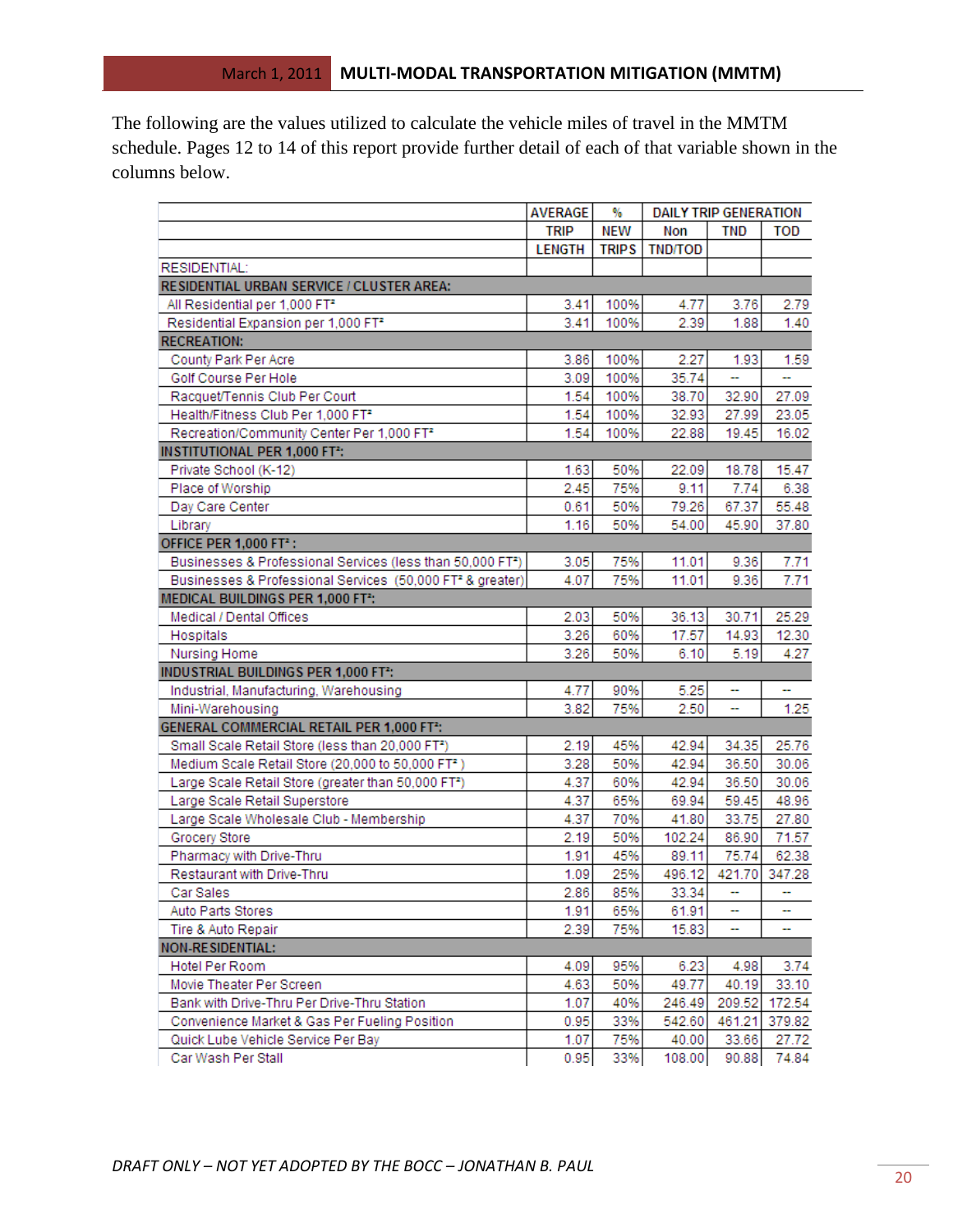Below is a table comparing the Roadway Only Mobility Plan to the Multi-Modal Mobility Plan adopted by the Board of County Commissioners. The MMTM columns include the same data as the table provided on page 19.

|                                                                        | 2010 MULTI-MODAL TRANSPORTATION MITIGATION |                |             |             |  |  |
|------------------------------------------------------------------------|--------------------------------------------|----------------|-------------|-------------|--|--|
|                                                                        | Roadway                                    | MMTM           | <b>MMTM</b> | <b>MMTM</b> |  |  |
|                                                                        | Only                                       | Non            | <b>TND</b>  | <b>TOD</b>  |  |  |
|                                                                        | <b>Mobility</b>                            | <b>TND/TOD</b> |             |             |  |  |
| RESIDENTIAL:                                                           | Plan                                       |                |             |             |  |  |
| RESIDENTIAL URBAN SERVICE / CLUSTER AREA:                              |                                            |                |             |             |  |  |
| All Residential per 1,000 FT <sup>2</sup>                              | \$6,540                                    | \$3,164        | \$2,494     | \$1,851     |  |  |
| Residential Expansion per 1,000 FT <sup>2</sup>                        | \$3,270                                    | \$1,582        | \$1,247     | \$929       |  |  |
| <b>RECREATION:</b>                                                     |                                            |                |             |             |  |  |
| County Park Per Acre                                                   | \$3,526                                    | \$1,706        | \$1,450     | \$1,194     |  |  |
| Golf Course Per Hole                                                   | \$44,396                                   | \$21,480       | ÷           | ÷           |  |  |
| Racquet/Tennis Club Per Court                                          | \$23,958                                   | \$11,592       | \$9,855     | \$8,208     |  |  |
| Health/Fitness Club Per 1,000 FT <sup>2</sup>                          | \$20,386                                   | \$9,978        | \$8,481     | \$6,904     |  |  |
| Recreation/Community Center Per 1,000 FT <sup>2</sup>                  | \$14,165                                   | \$6,853        | \$5,825     | \$4,798     |  |  |
| <b>INSTITUTIONAL PER 1,000 FT2:</b>                                    |                                            |                |             |             |  |  |
| Private School (K-12)                                                  | \$7,239                                    | \$3,502        | \$2,977     | \$2,480     |  |  |
| Place of Worship                                                       | \$6,729                                    | \$3,256        | \$2,767     | \$2,306     |  |  |
| Day Care Center                                                        | \$9,718                                    | \$4,702        | \$3,997     | \$3,291     |  |  |
| Library                                                                | \$12,591                                   | \$6,092        | \$5,178     | \$4,264     |  |  |
| OFFICE PER 1,000 FT <sup>2</sup> :                                     |                                            |                |             |             |  |  |
| Businesses & Professional Services (less than 50,000 FT <sup>2</sup> ) | \$10,125                                   | \$4,899        | \$4,164     | \$3,429     |  |  |
| Businesses & Professional Services (50,000 FT <sup>2</sup> & greater)  | \$13,510                                   | \$6,537        | \$5,556     | \$4,576     |  |  |
| <b>MEDICAL BUILDINGS PER 1,000 FT<sup>2</sup>:</b>                     |                                            |                |             |             |  |  |
| Medical / Dental Offices                                               | \$14,742                                   | \$7,133        | \$6,063     | \$4,993     |  |  |
| Hospitals                                                              | \$13,816                                   | \$6,684        | \$5,682     | \$4,679     |  |  |
| Nursing Home                                                           | \$3,997                                    | \$1,934        | \$1,644     | \$1,354     |  |  |
| INDUSTRIAL BUILDINGS PER 1,000 FT <sup>2</sup> :                       |                                            |                |             |             |  |  |
| Industrial, Manufacturing, Warehousing                                 | \$9,060                                    | \$4,384        | ۰.          | н.          |  |  |
| Mini-Warehousing                                                       | \$2,879                                    | \$1,393        |             | \$697       |  |  |
| <b>GENERAL COMMERCIAL RETAIL PER 1,000 FT2:</b>                        |                                            |                |             |             |  |  |
| Small Scale Retail Store (less than 20,000 FT <sup>2</sup> )           | \$17,012                                   | \$8,231        | \$6,585     | \$4,938     |  |  |
| Medium Scale Retail Store (20,000 to 50,000 FT <sup>2</sup> )          | \$28,309                                   | \$13,697       | \$11,642    | \$9,588     |  |  |
| Large Scale Retail Store (greater than 50,000 FT2)                     | \$45,261                                   | \$21,898       | \$18,614    | \$15,329    |  |  |
| Large Scale Retail Superstore                                          | \$79,863                                   | \$38,640       | \$32,844    | \$27,048    |  |  |
| Large Scale Wholesale Club - Membership                                | \$51,402                                   | \$24,870       | \$20,080    | \$16,540    |  |  |
| Grocery Store                                                          | \$45,005                                   | \$21,775       | \$18,509    | \$15,242    |  |  |
| Pharmacy with Drive-Thru                                               | \$30,789                                   | \$14,897       | \$12,662    | \$10,428    |  |  |
| Restaurant with Drive-Thru                                             | \$54,347                                   | \$26,295       | \$22,351    | \$18,406    |  |  |
| Car Sales                                                              | \$32,582                                   | \$15,764       |             |             |  |  |
| Auto Parts Stores                                                      | \$30,898                                   | \$14,950       |             |             |  |  |
| Tire & Auto Repair                                                     | \$11,404                                   | \$5,518        |             |             |  |  |
| <b>NON-RESIDENTIAL:</b>                                                |                                            |                |             |             |  |  |
| Hotel Per Room                                                         | \$9,731                                    | \$4,708        | \$3,767     | \$2,825     |  |  |
| Movie Theater Per Screen                                               | \$46,317                                   | \$22,410       | \$18,096    | \$14,904    |  |  |
| Bank with Drive-Thru Per Drive-Thru Lane                               | \$42,410                                   | \$20,519       | \$17,441    | \$14,364    |  |  |
| Convenience Market & Gas Per Pump                                      | \$68,382                                   | \$33,085       | \$28,123    | \$23,160    |  |  |
| Quick Lube Vehicle Service Per Bay                                     | \$12,904                                   | \$6,243        | \$5,254     | \$4,327     |  |  |
| Car Wash Per Stall                                                     | \$13,611                                   | \$6,585        | \$5,541     | \$4,563     |  |  |